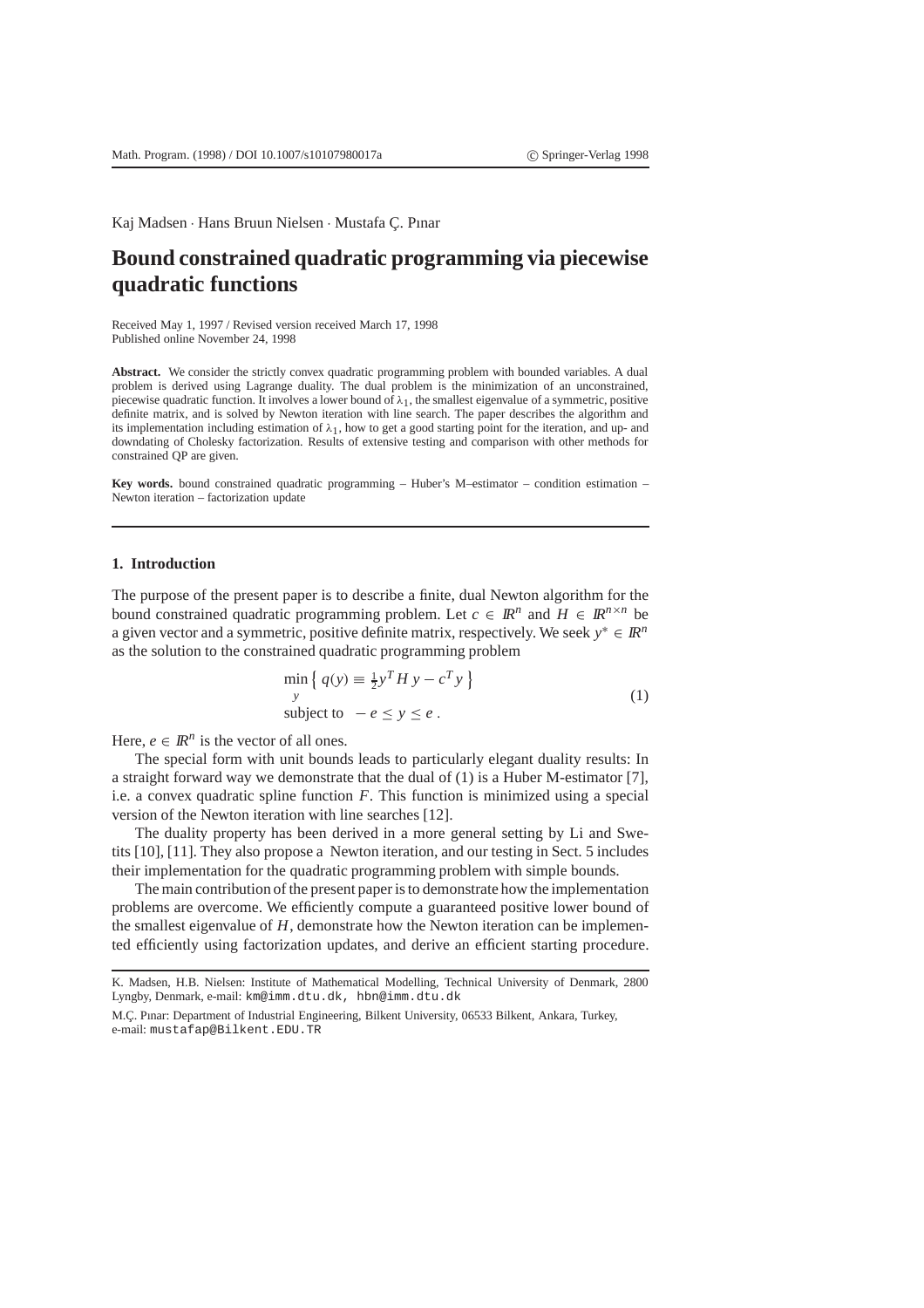The numerical experiments indicate that the new method is computationally viable. In particular, we demonstrate that it is competitive with established software systems. We substantiate this claim in Sect. 5 where we present our computational results. In addition to the algorithm of Li and Swetits [10] we compare with bqpd, a commercial software system for convex quadratic programming by R. Fletcher [4], and to a primal-dual interior point algorithm by Han et al. [6].

In a closely related paper [14] we discuss the solution of the quadratic programming problem via a dual  $\ell_1$ -problem, which in its turn is solved via a series of Huber problems, cf. [13]. In [18] a more detailed account of the implementation of the present paper's algorithm is given.

The literature on quadratic programming is vast. We refer the reader to the paper by Moré and Toraldo [16] for a list of references. Some recent papers include Coleman and Hulbert [2] and Li and Swetits [10], [11]. In [2] Coleman and Hulbert reformulate (1) as an uncontrained minimization problem involving an  $\ell_1$  term. This reformulation is obtained by manipulating the Karush-Kuhn-Tucker conditions of (1). They apply a superlinearly convergent modified Newton method to this reformulation. Li and Swetits [10], [11] derive their reformulation of the convex quadratic programming problem by starting from the Karush-Kuhn-Tucker optimality conditions and deriving an unconstrained problem whose minimizer coincides with an optimal solution to (1). They use several auxiliary results on monotone mappings to arrive at their equivalence results.

The rest of this paper is organized as follows. First, we give a technical preview of our approach in Sect. 2. We derive our dual problem in Sect. 3. Section 4 is devoted to the description of the proposed algorithm and implementational details, and we conclude with a detailed summary of our computational experience in Sect. 5.

# **2. Preliminaries**

Let  $\lambda_1 > 0$  denote the smallest eigenvalue of *H*, and let  $\gamma$  be a number such that  $0 < \gamma < \lambda_1$ . Further, let  $A \in \mathbb{R}^{n \times n}$  be a matrix that satisfies

$$
A^T A = H - \gamma I \tag{2}
$$

Now, define the function

$$
F(x) = \frac{1}{2\gamma} r^T W r + s^T \left( r - \frac{\gamma}{2} s \right) + \frac{1}{2} x^T x , \qquad (3a)
$$

where

$$
r = r(x) = A^T x - c \tag{3b}
$$

$$
s = s(x) = \begin{bmatrix} s_1(x) \\ \vdots \\ s_n(x) \end{bmatrix} \text{ with } s_i(x) = \begin{cases} -1 \text{ if } r_i(x) \le -\gamma \\ 0 \text{ if } |r_i(x)| < \gamma \\ 1 \text{ if } r_i(x) \ge \gamma \end{cases}, \quad (3c)
$$

$$
W = W(x) = diag(w_1, ..., w_n) \text{ with } w_i = 1 - s_i^2. \tag{3d}
$$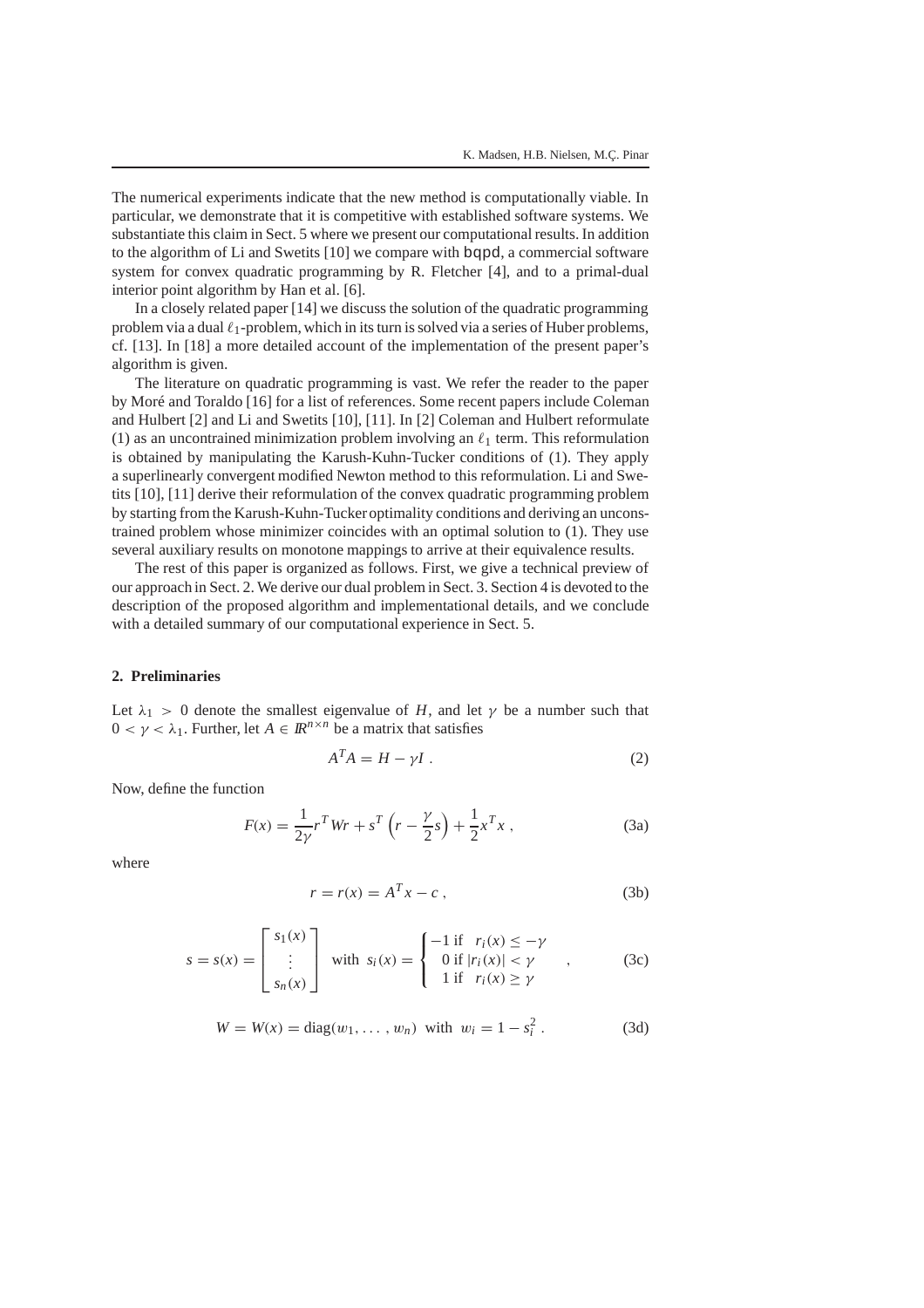In Sect. 3 we show that (1) has the dual problem

$$
\max_{x} \{-F(x)\} = -\min_{x} \{F(x)\} . \tag{4}
$$

The hyperplanes given by  $r_i(x) = \pm \gamma$  divide  $\mathbb{R}^n$  into subregions, in each of which  $F(x)$  is a quadratic. So the dual problem is to minimize the piecewise quadratic function *F*. It is easy to show that *F* is differentiable, and also that the gradient

$$
F'(x) = A\left(\frac{1}{\gamma}Wr + s\right) + x\tag{5}
$$

varies continuously across the hyperplanes.

The minimizer  $x_{\gamma}$  of *F* satisfies  $g(x_{\gamma}) = 0$ , or

$$
x_{\gamma} = A y_{\gamma} , \qquad (6a)
$$

where we have defined

$$
y_{\gamma} = -\left(\frac{1}{\gamma}W(x_{\gamma})r(x_{\gamma}) + s(x_{\gamma})\right). \tag{6b}
$$

In Sect. 3 we show that  $y_{\gamma} = y^*$  and  $q(y_{\gamma}) = -F(x_{\gamma})$ . Thus,

$$
\Gamma(x) \equiv F(x) + q\left(-\frac{1}{\gamma}W(x)r(x) - s(x)\right)
$$
  
\n
$$
\geq F(x_{\gamma}) + q(y_{\gamma}) = 0
$$
\n(7)

can serve as a gap function.

In the discussion of the algorithm we say that *ri* (and the *i*th column of *A*) is *active* at *x*, if  $s_i(x) = 0$  (and therefore  $w_i(x) = 1$ ). The *dual active set* is

$$
\mathcal{A} = \mathcal{A}(x) = \{ i \mid 1 \le i \le n \land s_i(x) = 0 \} . \tag{8}
$$

From (6b) it follows that an active  $r_i(x_\gamma)$  is equivalent with  $|y_i^*| < 1$ , so the *i*th constraint in (1) is *primal non active.* Note, that if we knew the solution *y*∗, then it follows from (5) that the corresponding  $s(x<sub>\gamma</sub>)$  is given by

$$
s_i(x_{\gamma}) = \begin{cases} -y_i^* & \text{if } |y_i^*| = 1\\ 0 & \text{otherwise} \end{cases}
$$
 (9a)

and  $x<sub>y</sub>$  is the solution to the linear problem derived from the condition  $g(x<sub>y</sub>) = 0$ ,

$$
\left(A W(x_{\gamma}) A^T + \gamma I\right) x_{\gamma} = A \left(W(x_{\gamma}) c - \gamma s(x_{\gamma})\right) . \tag{9b}
$$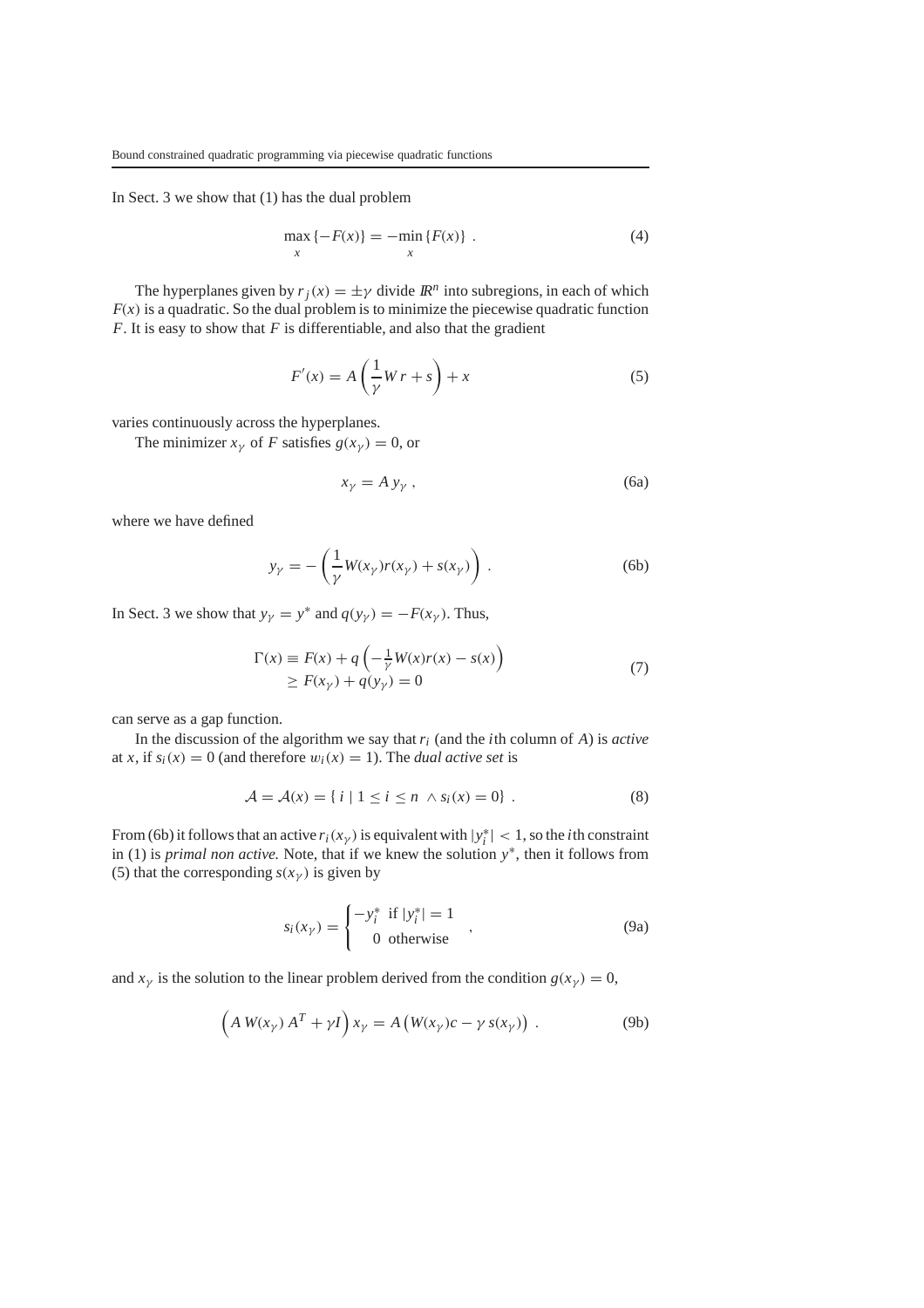$\lambda$ 

# **3. The dual problem**

In this section we show that (1) has the dual problem

$$
\max_{x} \{-F(x)\} = -\min_{x} \{F(x)\} .
$$
 (10)

Our reference on duality in convex programming is the book by Rockafellar [19]. Let  $M = H - \gamma I$  where  $\gamma > 0$  is picked so as to have *M* positive definite. Clearly, a strict upper bound on the choice of  $\gamma$  is  $\lambda_1$  where  $\lambda_1$  denotes the smallest eigenvalue of *H*. Then (1) can be written

$$
\min_{y} -c^T y + \frac{1}{2} y^T (M + \gamma I) y
$$
  
 
$$
\text{s.t.} \quad -e \le y \le e \, .
$$

Since *M* is symmetric, positive definite, it can be written as  $M = A^T A$  where  $A \in \mathbb{R}^{n \times n}$ has full rank. Further, let  $u = Ay$ , and the problem takes the form

$$
\min_{u, y} -c^T y + \frac{1}{2} u^T u + \frac{1}{2} \gamma y^T y
$$
\ns.t.

\n
$$
Ay = u \quad \text{and} \quad -e \le y \le e
$$

Now, we are in a position to derive a dual problem to (1). Associating dual multipliers  $x \in \mathbb{R}^n$  with the equality constraints we form the following Lagrangean max-min problem:

$$
\max_{x} \left\{ \min_{u, -e \le y \le e} \left\{ \frac{1}{2} u^T u + \frac{1}{2} y y^T y - c^T y + x^T (Ay - u) \right\} \right\},
$$
 (11)

which is equivalent to

 $\lambda$ 

$$
\max_{x} \left\{ \min_{u} \left\{ \frac{1}{2} u^{T} u - u^{T} x \right\} + \min_{-\infty \le y \le e} \left\{ \frac{1}{2} \gamma y^{T} y + y^{T} (A^{T} x - c) \right\} \right\}.
$$

From [19, Thm. 28.3] it is well-known that for  $(y, u)$  to be an optimal solution for  $(1)$ , and for *x* to be a Lagrange multiplier vector, it is necessary and sufficient that  $(y, u, x)$ is a saddlepoint of the Lagrangean function. This holds if and only if the components of  $(y, u, x)$  satisfy the stationarity conditions with respect to *u* and *y*.

The first minimization problem over *u* yields the identity

$$
u = x \tag{12}
$$

which, when plugged back in, yields the term  $-\frac{1}{2}x^Tx$ .

The second minimization over *y* in the unit sphere yields the following cases:

1) If  $(A^Tx - c)_i \ge \gamma$ , then  $y_i = -1$ . 2) If  $(A^T x - c)_i \leq -\gamma$ , then  $y_i = 1$ . 3) If  $|(A^Tx - c)_i| < \gamma$ , then  $y_i = -\frac{1}{\gamma}(A^Tx - c)_i$ .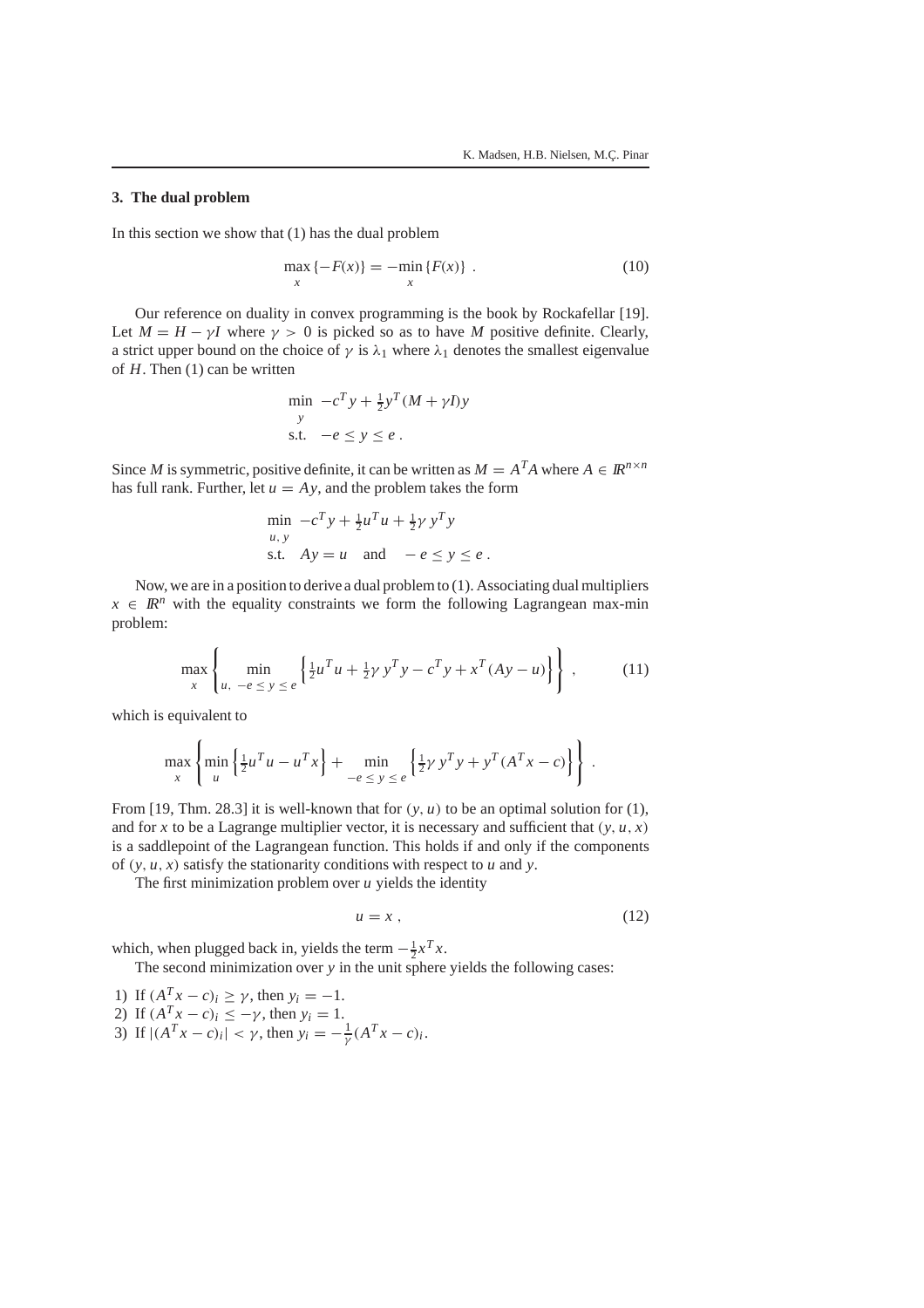Notice that the above is equivalent to the following relation between *y* and *x*:

$$
y \equiv -\frac{1}{\gamma}Wr(x) - s \,. \tag{13}
$$

From this relation we obtain

$$
\min_{-e \le y \le e} \left\{ \frac{1}{2} \gamma y^T y + y^T (A^T x - c) \right\} = - \sum_{i=1}^n \rho_{\gamma} \left( (A^T x - c)_i \right) ,
$$

where, for a scalar *z*,

$$
\rho_{\gamma}(z) = \begin{cases} |z| - \frac{1}{2}\gamma \, if \, |z| \geq \gamma \\ \frac{1}{2\gamma} z^2 \, if \, |z| < \gamma \end{cases}.
$$

Thus, the dual problem is the unconstrained minimization of a Huber's M-estimator.

The triple  $(y, u, x)$  is a primal-dual optimal triple if and only if the above three cases and (12) hold for them. An equivalent statement of this duality-optimality relation is summarized in the following theorem:

**Theorem 1.** Let *x* be a minimizer of F, and let  $s = s(x)$  with W defined accordingly. *Then, the unique optimal solution of (1) is given by (13).*

In the rest of the paper we are concerned with exploiting the above duality correspondence via a Newton-type algorithm.

# **4. The algorithm**

The algorithm for computing the solution to problem (1) can be stated as follows.

1◦ Compute *R* as the upper triangular Cholesky factor of *H*,

$$
R^T R = H \tag{14}
$$

- 2 $^{\circ}$  Compute  $\gamma$  and A; Sects. 4.1 and 4.2.
- 3◦ Find the starting point; Sect. 4.3.

4<sup>°</sup> Compute the dual solution  $x<sub>v</sub>$ ; see below.

5◦ Compute the primal solution (see below) and return.

The problem may be given in terms of *R* and *c*, in which case step 1◦ is omitted. Further, the algorithm is suited for "warm starts": If a problem with the same *H* has been solved previously, then steps 1◦ and 2◦ can be skipped. Also, step 3◦ can be replaced by information from the previous solution and the new *c*.

The algorithm for computing the minimizer  $x<sub>y</sub>$  of *F*, (3), is described in greater detail in [12] and [17]. We shall briefly repeat it here.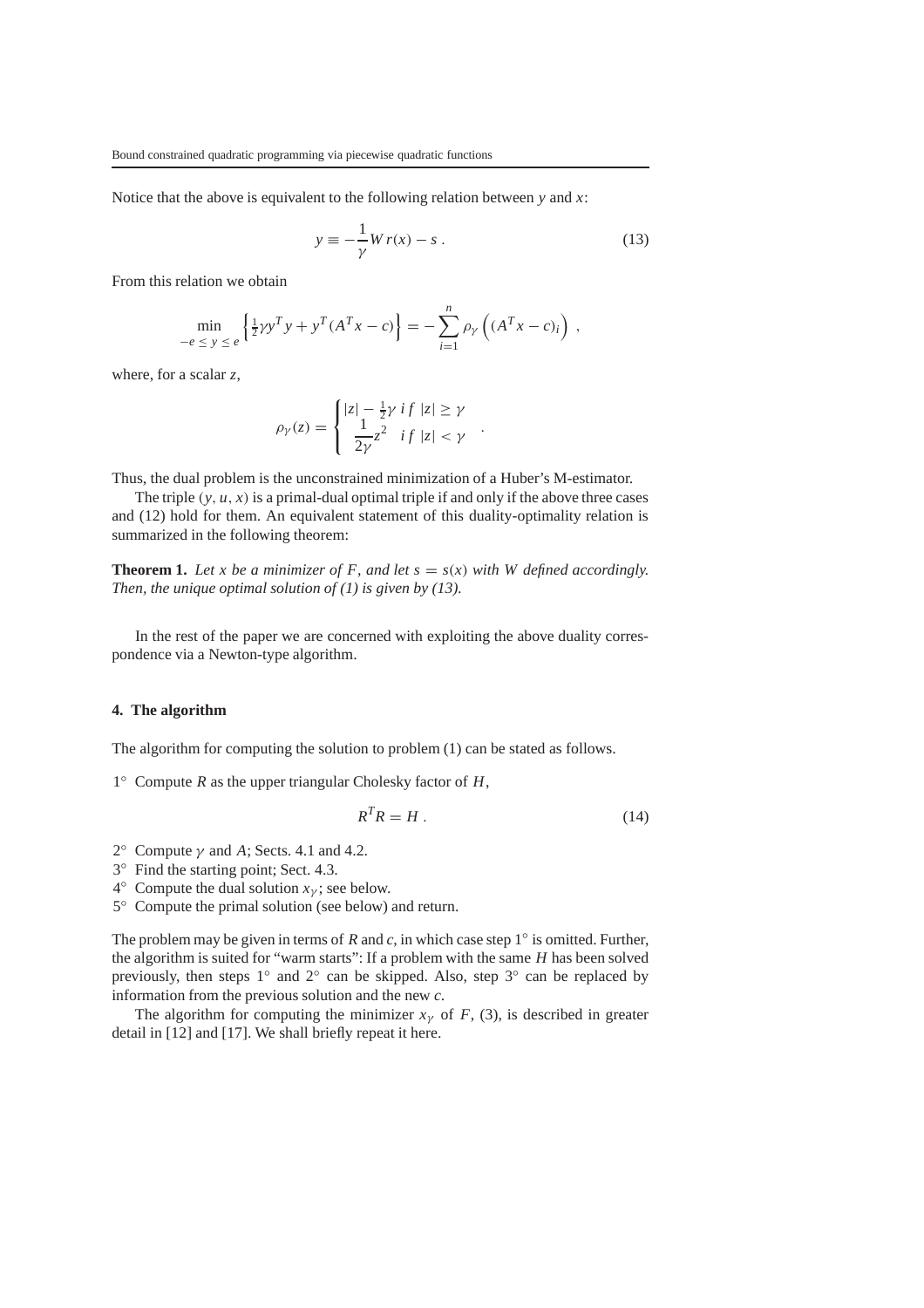Given *x* and the corresponding *r*, *s*, *W*. The gradient of *F* is computed by (5), and if this is zero apart from rounding errors, then the algorithm stops. More specifically, we use the test

$$
||F'(x)||_{\infty} \le \varepsilon_{\mathbf{M}}(||A||_{\infty} + ||x||_{\infty}) \equiv \eta ,
$$
\n(15)

where  $\varepsilon_M$  is the machine accuracy (unit round-off).

If this criterion is not satisfied, then the Newton step *h* aiming at making the gradient zero is found as the solution to

$$
(AWAT + \gamma I)h = -\gamma F'(x) . \qquad (16)
$$

Note, that the coefficient matrix is symmetric and positive definite. This implies that *h* exists and is unique.

If  $s(x+h) = s(x)$ , then  $x+h$  is a stationary point and hence a global minimizer of *F*. Otherwise, a line search along *h* is made. This consists in computing  $t^*$  which minimizes  $F(x+th)$ .

This dual algorithm is summarized below.

**Dual Algorithm**(Given starting point  $x$  and corresponding  $r$  and  $s$ )

```
stop := false
while (not stop) do
  Compute F'(x) by (5)
  if ||F'(x)||_{\infty} \leq \eta then stop := true
  else
    Find h from (16)
    if (s(x+h) = s(x)) then stop := true
     else x := x + t^*h {Line search; Sect. 4.5}
  end
end
```
**Theorem 2.** *The Dual Algorithm terminates in a finite number of iterations with a minimizer*  $x_{\gamma}$  *of*  $F$ .

A proof of this theorem may be obtained by suitable modification of the proof of [12, Theorem 4.1]. Alternatively, the proof may be given similarly to the proof of [10, Theorem 3.2].

The work is dominated by solution of the system (16) in each iteration. However, the number of changes in active set between two consecutive iterations often is small compared with *n*, and in Sect. 4.4 we show how this can be exploited so that the determination of each Newton step is an  $O(n^2)$  process rather than  $O(n^3)$ .

When the dual algorithm stops, we have the information needed to compute the solution to the QP problem,

$$
y = -\left(\frac{1}{\gamma}W(x)r(x) + s(x)\right),\tag{17}
$$

where  $x = x<sub>y</sub>$ , cf. (6a). If the value of the gap function (7) is too big,

$$
F(x) + q(y) > \min\{n, 20\} \cdot \varepsilon_{\mathbf{M}} \cdot |F(x)| \,, \tag{18}
$$

then we refine the solution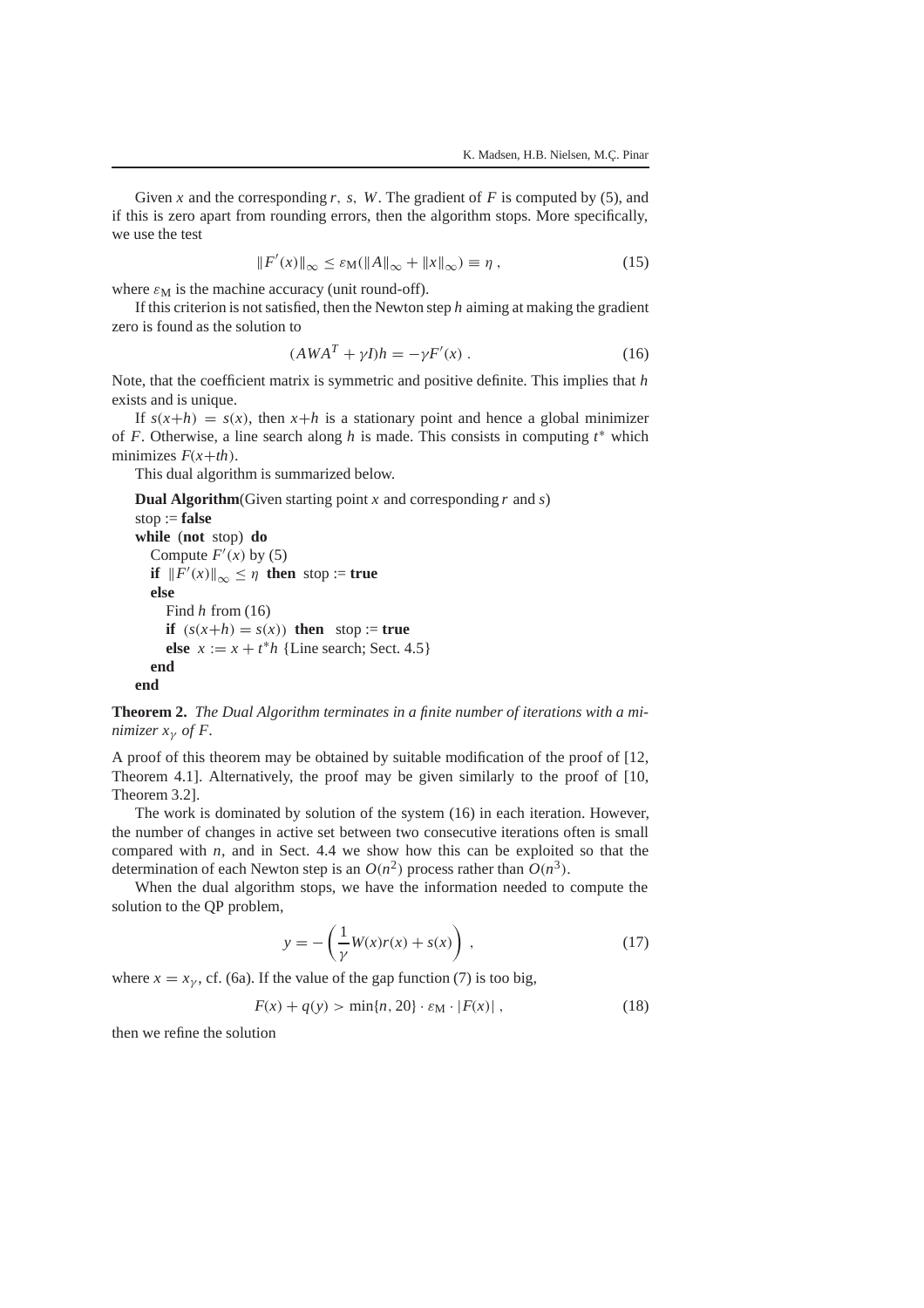refactorize 
$$
AWA^T + \gamma I
$$
,  
\n
$$
h = \gamma (AWA^T + \gamma I)^{-1} F'(x),
$$
\n
$$
x := x - h; \quad r := r - A^T h,
$$
\n(19)

and use *x*, *r* and the corresponding *s* to restart the Dual Algorithm. This restart is allowed once, only. The condition (18) is rarely satisfied, but when it is, this refinement drastically improves the accuracy of *y*.

In the remaining parts of this section we describe some important computational modules used in the implementation of the dual algorithm.

## *4.1. Compute* γ

The shift parameter  $\gamma$  in (2) should be smaller than  $\lambda_1$ , the smallest eigenvalue of *H*. We choose it as

$$
\gamma = f \cdot \overline{\lambda}_1 \,, \tag{20}
$$

where  $0 < f < 1$ , and  $\overline{\lambda}_1$  is an estimate of  $\lambda_1$ . In [18, Section 4.3] we discuss the choice of *f*. The conclusion – supported by experiments – is that generally  $f = 0.5$  is a good choice.

To explain our algorithm for computing  $\overline{\lambda}_1$  we introduce the singular value decomposition (SVD) for the Cholesky factor *R*, (14),

$$
R = U\Sigma V^T \iff R^T = V\Sigma U^T, \tag{21a}
$$

where *U* and *V* are orthogonal, and

$$
\Sigma = \text{diag}(\sigma_1, \ldots, \sigma_n) \quad \text{with} \quad \sigma_1 \geq \ldots \geq \sigma_n > 0 \,. \tag{21b}
$$

Equations (14) and (20a–b) imply

$$
H = R^T R = V\Sigma^2 V^T = V\Lambda V^T, \text{ i.e. } \lambda_1 = \sigma_n^2. \tag{21c}
$$

The estimate  $\overline{\lambda}_1$  is computed in two major steps:

- 1<sup>○</sup> Compute (*u*, *v*): estimates of (*U*<sub>:*n*</sub>,  $σ<sub>n</sub><sup>-1</sup> V$ <sub>:*n*</sub>).
- 2◦ Refine the estimate by one step of simultaneous inverse iterations.

The pair  $(u, v)$  is computed by using ideas from some well-known condition estimators; see e.g. [5]. Details are described in the technical report [18]. The total cost of this estimator is about  $4n^2$  flops.

Note, that we do not need a high accuracy: We use

$$
\gamma = f \cdot \overline{\lambda}_1 = f \cdot (\lambda_1 + \delta) \iff \lambda_1 - \gamma = (1 - f)\lambda_1 - f\delta.
$$
  
Thus,  $\gamma < \lambda_1$  if  $\delta < \frac{1 - f}{f} \lambda_1$ . With the recommended choice  $f = 0.5$  it suffices to

estimate  $\lambda_1$  with a relative error less than 100%. In all our experiments we found that this was satisfied, [18]. However, we use a "safety valve": If the matrix  $H - \gamma I$  is found to be indefinite – i.e.  $\gamma \ge \lambda_1$  – then we replace  $\gamma$  by  $\gamma := 0.1 \cdot \gamma$ . This is described more precisely at the end of Sect. 4.2.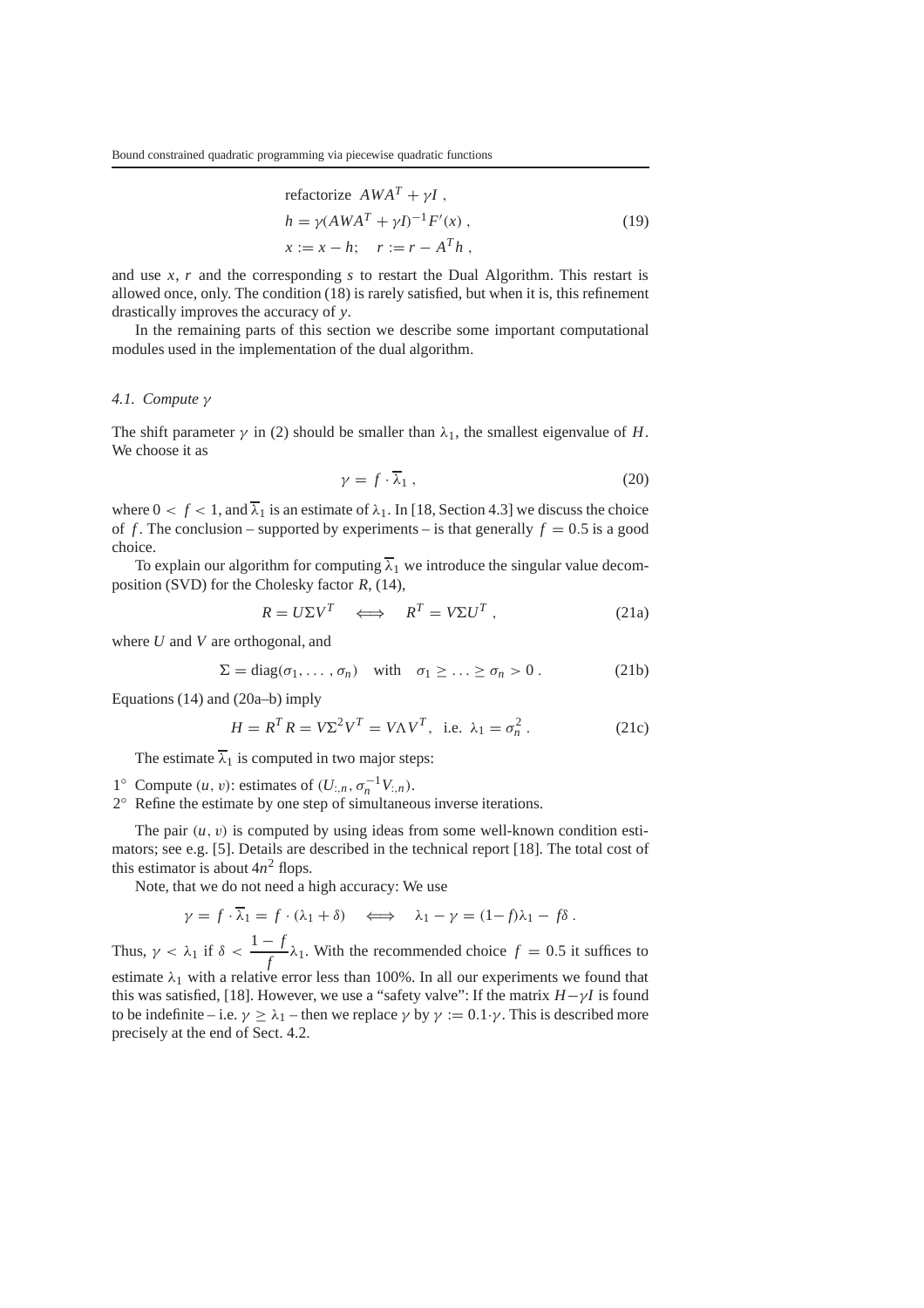# *4.2. Compute A*

The matrix *A* in the Huber function is defined by

$$
A^T A = R^T R - \gamma I \tag{22}
$$

where *R* is upper triangular, cf. (14). We choose also to let *A* have this property. We might compute it simply as the upper triangular Cholesky factor of  $H - \gamma I$ . If, however, the problem is given directly by *R*, this approach would lead to unnecessary loss of accuracy. Instead we compute *A* via orthogonal transformation: From (22) we see that

$$
R^T R = A^T A + \gamma I \tag{23a}
$$

which is equivalent with

$$
\begin{bmatrix} R \\ 0 \end{bmatrix} = Q \begin{bmatrix} A \\ \sqrt{\gamma}I \end{bmatrix}, \qquad (23b)
$$

where *Q* is orthogonal. The transformation is computed via a series of Householder reflections. Before the *k*th transformation the partly transformed matrix has the structure shown in Fig. 1 for  $n = 5$ ,  $k = 3$ .





The *k*th reflection involves row *k* of *A* and *R* and rows 1,... , *k* of *B*. See [18] for details. Here, we only mention that the *k*th diagonal element in *A* is computed by

$$
a_{kk} = -\text{sign}(r_{kk})\sqrt{d_k}, \quad \text{where} \quad d_k = r_{kk}^2 - \sum_{i=1}^k b_{ik} \,. \tag{24a}
$$

The matrix  $H - \gamma I$  is significantly positive definite only if all  $d_k$  are significantly positive. We use the test

$$
d_k > (\min\{2k, 20\} \cdot \varepsilon_{\mathbf{M}} \cdot r_{kk})^2 \tag{24b}
$$

The total cost of the transformation (23) is about  $\frac{2}{3}n^3$  flops. This is the same as if we computed the upper triangle of  $R^T R - \gamma I \left(\frac{1}{3}n^3 \right)$  flops) followed by Cholesky factorization (also  $\frac{1}{3}n^3$  flops).

If, for some  $k \leq n$  the condition (24b) is not satisfied, then the process is repeated with  $\gamma := 0.1\gamma$ . If this also fails, then the QP–algorithm gives an error return: The problem is too ill conditioned.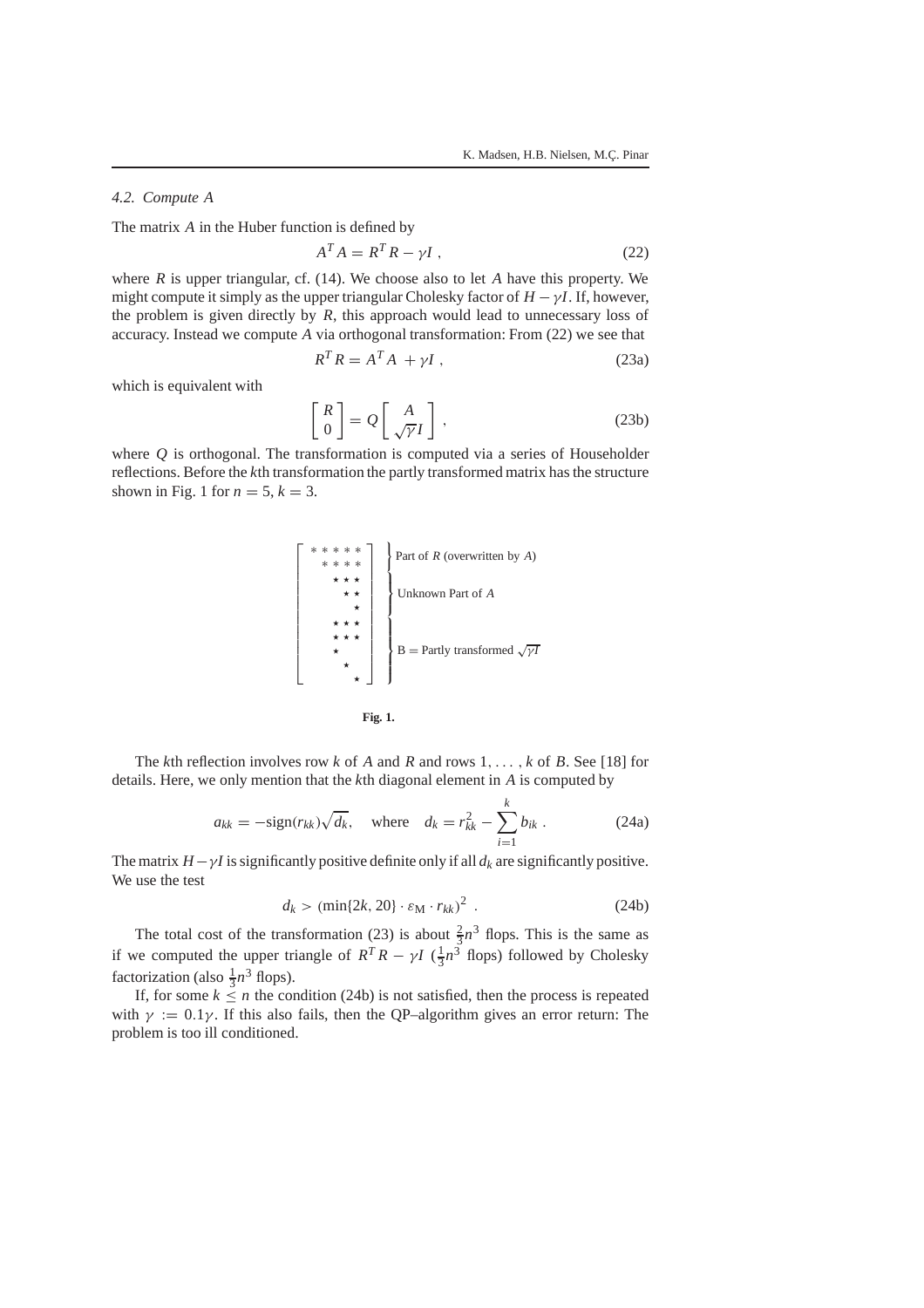## *4.3. Starting point*

In (9) it was seen that if the sign vector  $s = s(x<sub>\gamma</sub>)$  were known, then we could find  $x<sub>V</sub> = x<sub>s</sub>$  as the solution to the linear system

$$
(A WAT + \gamma I)xs = A(Wc - \gamma s) . \qquad (25)
$$

Therefore, we look for a good strategy for choosing the initial *s* for the Newton iteration in the dual algorithm.

We experimented with a number of strategies, [18], and settled for the algorithm given in (29) below. This is based on the relation (9) between the primal solution *y*<sup>∗</sup> and the dual sign vector  $s(x<sub>y</sub>)$ . This relation can be written as  $s(x<sub>y</sub>) = S(-y<sup>*</sup>, 1)$ , where the generalized sign vector  $S(v, \tau)$  is defined by

$$
S_i(v, \tau) = \begin{cases} 0 & \text{if } |v_i| < \tau \\ \text{sign}(v_i) & \text{otherwise} \end{cases} .
$$
 (26)

An approximation to *y*<sup>∗</sup> is found by considering the behaviour of the unconstrained minimizer of *q*,

$$
\tilde{y} = H^{-1}c. \tag{27}
$$

This vector is easily computed, since we know the factorization (14). There are two extreme cases,

- $1°$  If  $\|\tilde{y}\|_{\infty} \leq 1$ , then  $\tilde{y}$  is the solution also for the constrained problem (1),  $\tilde{y} = y^*$ . If *|y*<sup>*y*</sup><sub>|∞</sub> > 1 but not too big, then  $\tilde{y}/\|\tilde{y}\|_{\infty}$  is a good approximation to *y*<sup>∗</sup>. In this case  $||H||_{\infty}$  and  $||c||_{\infty} \simeq ||Hy^*||_{\infty}$  are of the same order of magnitude.
- 2<sup>°</sup> If  $||c||_{\infty} \gg ||H||_{\infty}$ , then a steepest descent direction from 0,  $\hat{y} = c/||c||_{\infty}$  is a better approximation to the primal solution *y*∗.

We use the following interpolation between these two extreme cases,

$$
y := \frac{\alpha}{\|c\|_{\infty}} c + \frac{1-\alpha}{\|\tilde{y}\|_{\infty}} \tilde{y} \quad \text{with} \quad \alpha := 0.9 \cdot \left(1 - \frac{\mathcal{N}(-\tilde{y}, 1)}{n}\right)^4, \tag{28}
$$

where the factor 0.9 and the exponent 4 were decided experimentally, and  $\mathcal{N}(v, \tau)$ denotes the number of indices *i*, for which  $S_i(v, \tau) = 0$ .

The choice between different approximations *y* is decided by the number of elements in the dual active set for the corresponding starting vector  $x = x_s$  with  $s = S(-y, 1)$ . We aim at having at least  $\frac{1}{2}n$  elements in  $A(x)$ . This is motivated by experience from similar algorithms for other problems, [13] and [15], and confirmed by experiments with the present problem. If  $\mathcal{N}(r(x), y)$  is too small, then the Newton iteration may have too slow initial convergence.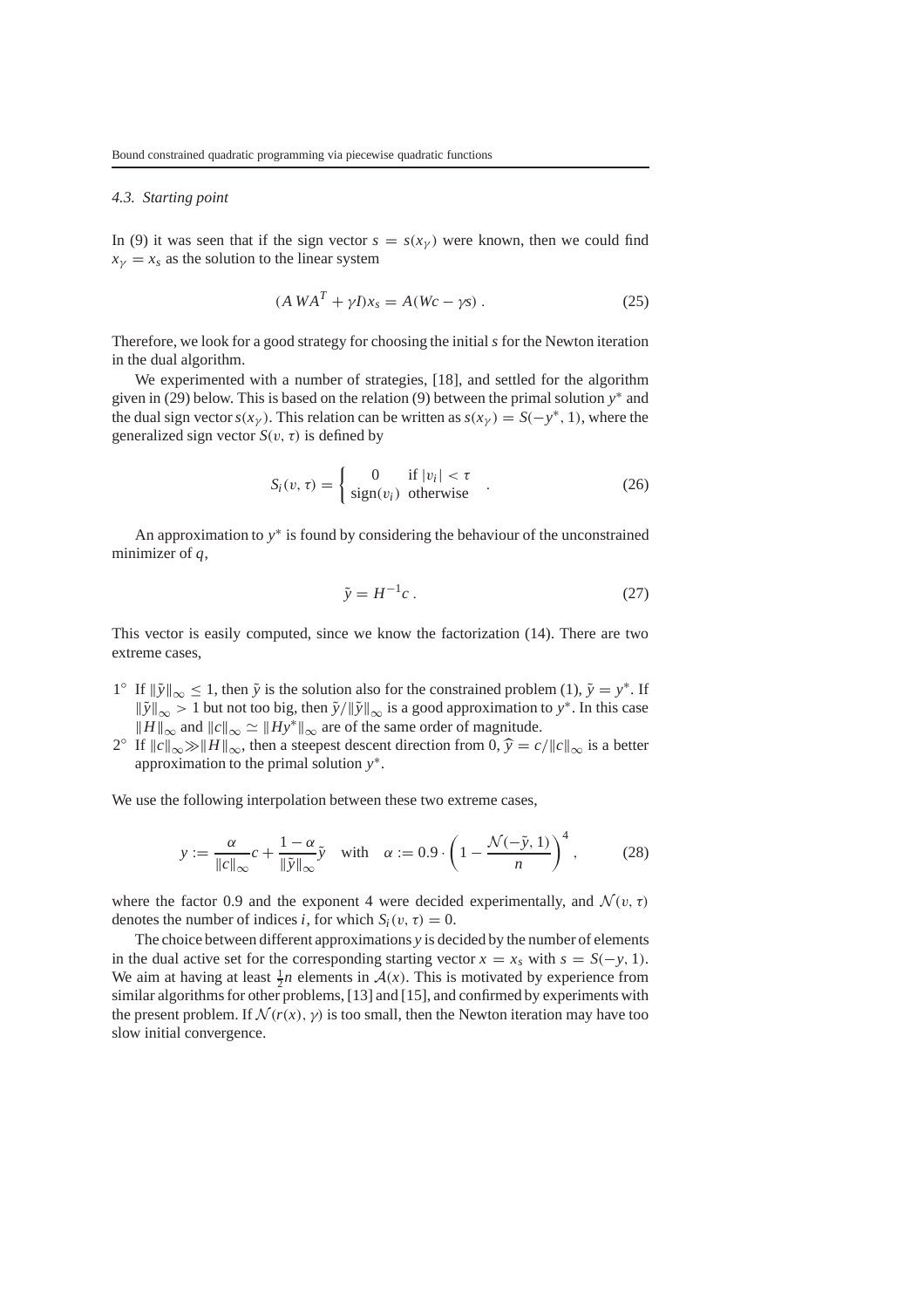Now, the starting algorithm can be expressed as follows,

```
Compute \tilde{y} by (27)
if \|\tilde{y}\|_{\infty} \leq 1 then
  y<sup>∗</sup> := \tilde{v}; STOP
end
if N(-\tilde{y}, 1) \ge \frac{1}{2}n then
   Compute x by (25) with s = S(-\tilde{y}, 1); s := s(x)else
   Compute y by (28); s := S(-y, \tau_{n/2})Compute x by (25); \hat{s} := s(x)if \mathcal{N}(r(x), \gamma) < \frac{1}{2}n then
      s := s \oplus \hat{s};
      Compute x by (25); s := s(x)else
      s := \hat{s}end
end
                                                                                                   (29)
```
Here,  $\tau_m$  denotes the *m*th smallest  $|v_i|$ , so that  $\mathcal{N}(v, \tau_m) \geq m$ , where  $0 \leq m \leq n$ . In the innermost part of the algorithm the vector  $u := s \oplus \hat{s}$  has elements  $u_i = 0$  if  $s_i = \hat{s}_i = 0$ or  $s_i = -\hat{s}_i$ , otherwise,  $u_i = s_i = \hat{s}_i$ . This is equivalent with saying that an index is considered to belong to  $A(x)$  only if both  $S(-y, \tau_{n/2})$  and  $s(x) = S(r(x), y)$  agree on this or if they show opposite sign.

Compared with the other strategies described in [18] we found that (29) generally gave the smallest number of iterations with the algorithm of Sect. 4.1. The dominant part of the computation is one factorization of  $AWA^T + \gamma I$  and 2 or 3 updates (or refactorizations), cf. Sect. 4.4.

# *4.4. Factorization*

During the iterations for computing the Huber solution we have to solve problems of the form

$$
(AWAT + \gamma I)h = -\gamma F'(x) , \qquad (30)
$$

where  $W = \text{diag}(w_i)$  with  $w_i \in \{0, 1\}$ . Let  $A_{\cdot,i}$  denote the *j*th column of the matrix *A*. Then we can write

$$
AWA^T = A_{\mathcal{A}}A_{\mathcal{A}}^T,
$$

where  $A_A$  consists of the columns  $\{A_{\cdot,j}\}\$  with  $j \in A$ , the active set. Between iterations there is usually only a few changes in  $\hat{A}$ , and we are interested in a cheap (but accurate) updating of a triangular factorization of the coefficient matrix in (30).

We have chosen to use an untraditional factorization, viz.

$$
AWAT + \gamma I = LTL , \qquad (31)
$$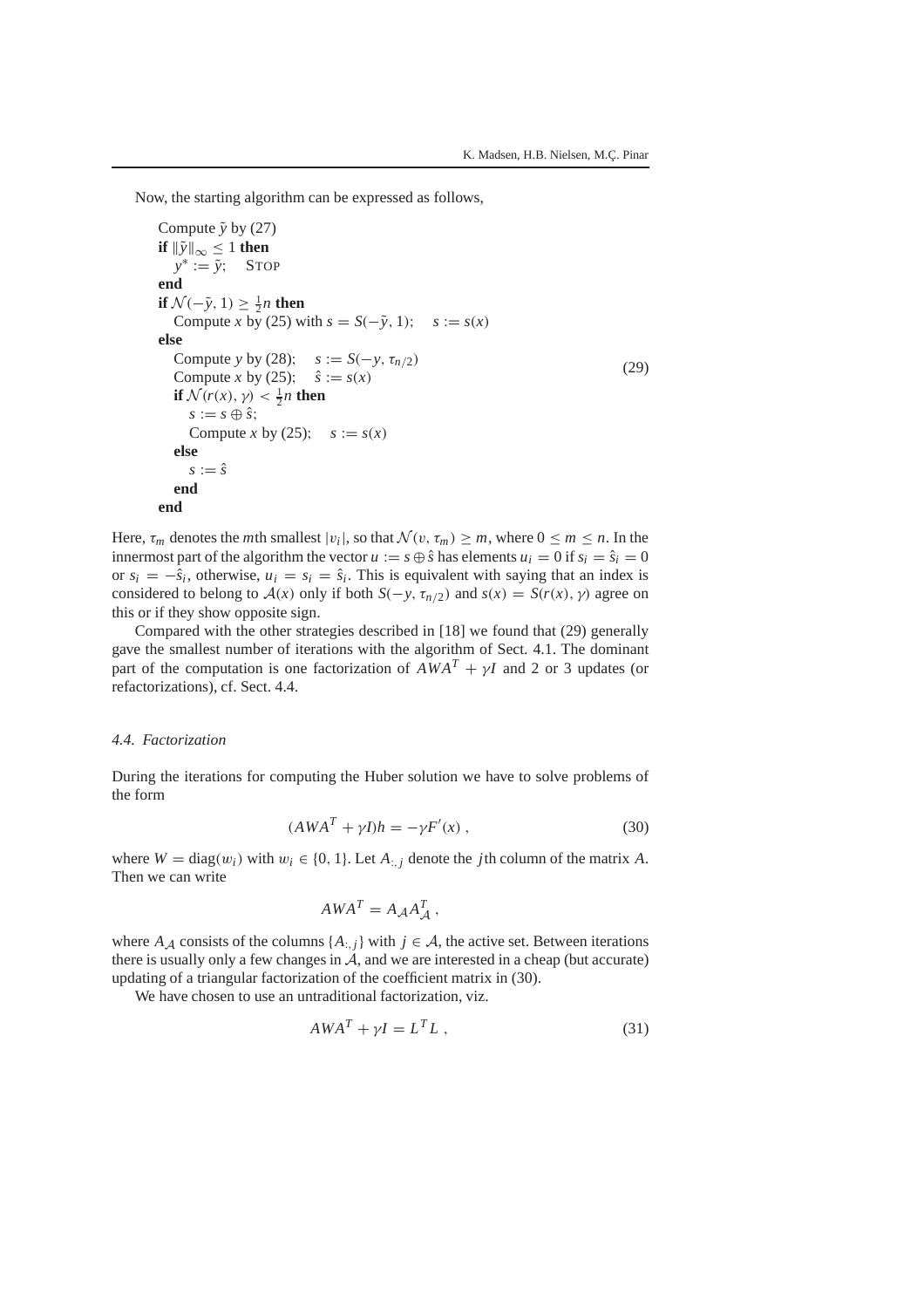where  $L$  is a lower triangular matrix. This implies that the solution of  $(30)$  is done by a back substitution followed by a forward substitution.

This choice is made because it leads to simple updatings: Let the active set be augmented by  $\mathcal E$  (for "enter"). Then

$$
\tilde{L}^T \tilde{L} = L^T L + A_{\mathcal{E}} A_{\mathcal{E}}^T = \begin{bmatrix} L^T & A_{\mathcal{E}} \end{bmatrix} \begin{bmatrix} L \\ A_{\mathcal{E}}^T \end{bmatrix}
$$

This shows that we can compute  $\tilde{L}$  by an orthogonal transformation

$$
\begin{bmatrix} \tilde{L} \\ 0 \end{bmatrix} = Q \begin{bmatrix} L \\ A_{\mathcal{E}}^T \end{bmatrix} .
$$
 (32)

.

The structure of the rightmost matrix is shown below for  $n = 8$  and columns 2 and 5 entering the active set



As in Sect. 4.2 the transformation is done by a series of Householder reflections. Now, however, we start from  $k = n$  and go back. For the example shown in figure Fig. 2 the first change occurs for  $k = 5$ . For  $k = 5, 4, 3$  the transformations involve row k of L and the last row of  $A_{\mathcal{E}}^T$ . For  $k = 2, 1$  the *k*th row of *L* and both rows of  $A_{\mathcal{E}}^T$  are involved. We use standard Householder reflections in the implementation.

The changes in active set can also imply that columns of *A* leave (31). Therefore we are also interested in downdating the factorization; i.e. to compute

$$
\tilde{L}^T \tilde{L} = L^T L - A_{\mathcal{L}} A_{\mathcal{L}}^T.
$$
\n(33)

This is done using the update procedure and ideas from Sect. 4.2. Here, we check for severe loss of accuracy and signal an error return in that case. Remember that the columns of *A* that are removed have contributed to the current *L*.

Typically a change in active set involves that some columns of *A* leave and some enter. This means that we seek

$$
\tilde{L}^T \tilde{L} = L^T L - A_{\mathcal{L}} A_{\mathcal{L}}^T + A_{\mathcal{E}} A_{\mathcal{E}}^T.
$$
\n(34)

The transformation is made in two steps. The details are discussed in [18].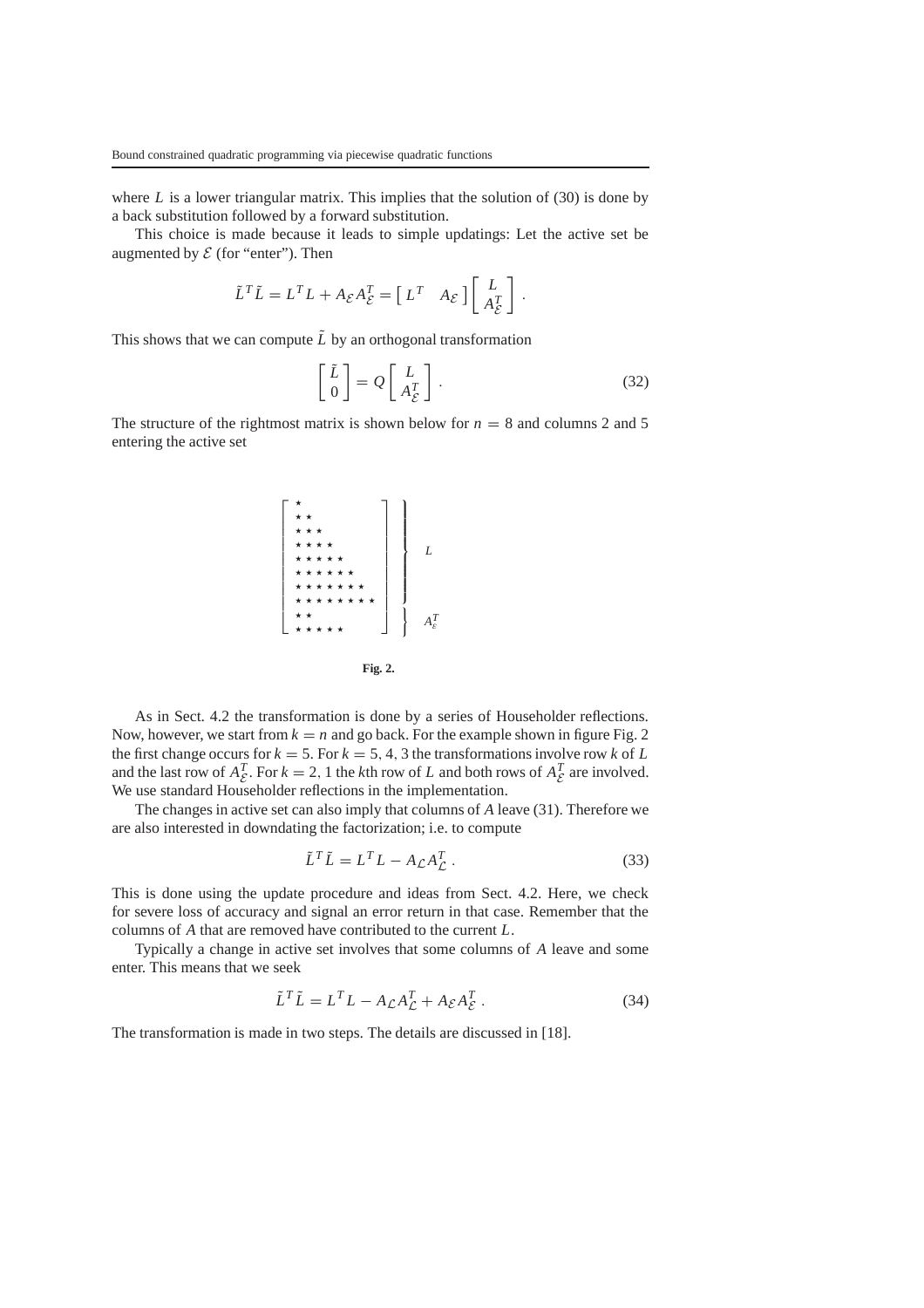For both up- and downdating the cost of entering (deleting) *m* columns to (from) the active set is between  $\frac{2}{3}m^3$  flops (the first *m* columns) and  $2mn^2$  flops (the last *m* columns). Thus, in the typical case, where  $m_{\mathcal{E}}+m_{\mathcal{L}} \ll n$ , the cost of adjusting the factorization is  $O(n^2)$  flops.

#### *4.5. Line search*

Given *x* and  $r = r(x)$  and a search direction *h*, that satisfies

$$
(AWAT + \gamma I)h = -\gamma F'(x) = -A(Wr + \gamma s) - \gamma x.
$$

We seek the minimum of the function  $\varphi(t) = F(x + th)$ . It is easily verified that  $\varphi'$  is a continuous, piecewise linear function, whose coefficients change at *kink values,* where one or more residual components pass the threshold  $\gamma$ . The kink values are the positive  $\alpha$ <sub>*j*</sub>–values defined by

$$
|r_k + \alpha_j \cdot (A^T h)_k| = \gamma \quad \text{for some } k = k_j.
$$

The line search algorithm is similar to the algorithm of [12], and details can be found in [18].

# **5. Testing**

The algorithm has been tested on a large number of problems generated as described in Sect. 5.1. In Sect. 5.2 we present three competing algorithms, and in Sect. 5.3 we give computational results.

### *5.1. Test problems*

The test problem generator is based on the Kuhn–Tucker condition

$$
Hy^* - c + u = 0, \t\t(35)
$$

where  $u_i \neq 0$  only if the *i*th constraint is primal active. This is the background for the widely used test problem generator of Moré and Toraldo [16]. The vector *c* is found as

$$
c = Hy^* + u \t{,} \t(36a)
$$

where *H*, *y*<sup>∗</sup> and *u* are generated so that a prescribed number of constraints are active and

$$
H = 10^{-desc}H_0, \quad u_i = \begin{cases} 0 & \text{if } |y_i^*| < 1\\ -y_i^* \cdot 10^{-\nu \text{ deg}} & \text{otherwise} \end{cases} . \tag{36b}
$$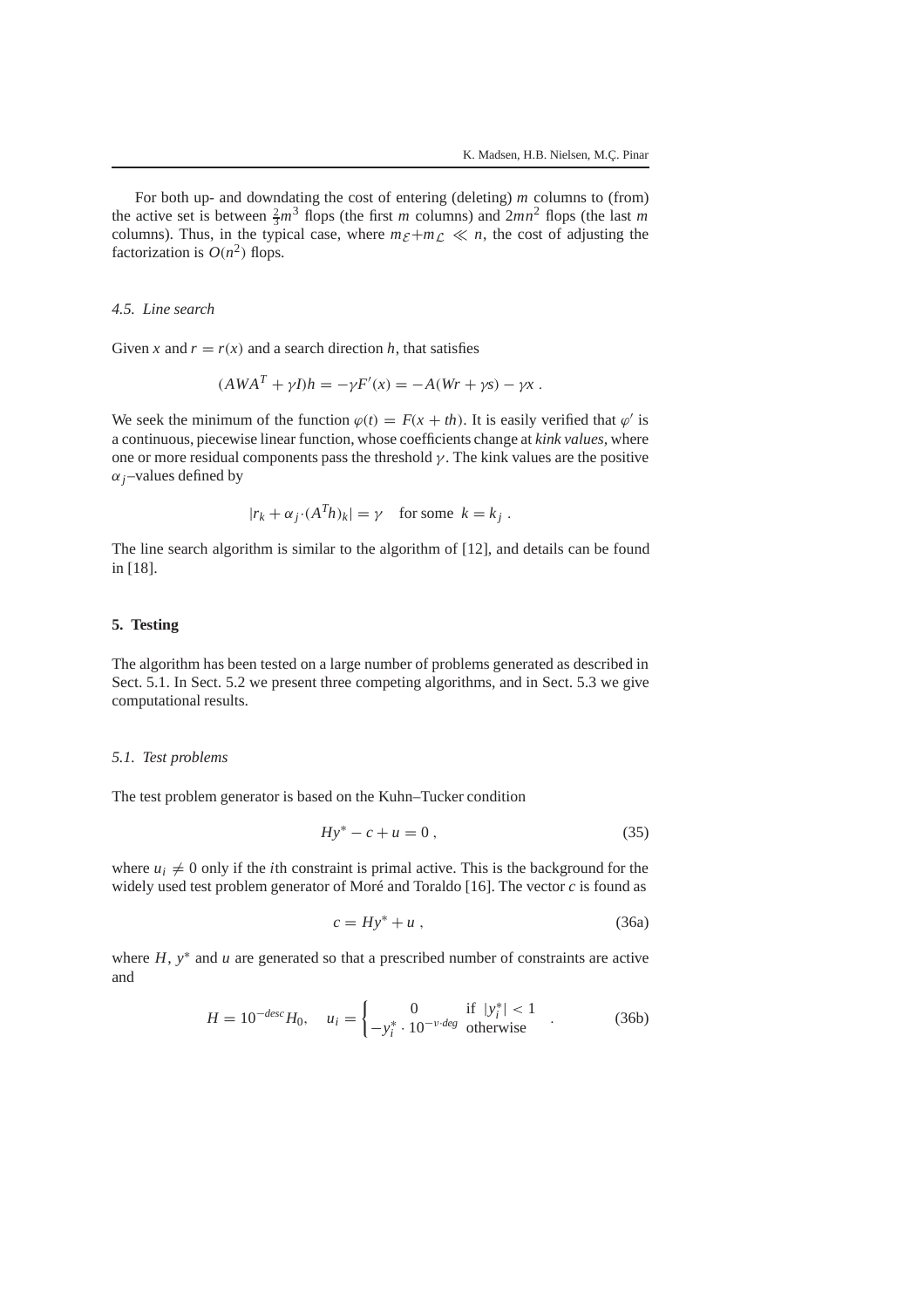Here, ν is uniform random in [0,1], *H*<sup>0</sup> is a symmetric, positive definite matrix with  $||H_0||_2 = 10^{ncond}$ , and *desc*, *ncond*, *deg* are chosen, nonnegative parameter values. It follows that

$$
\begin{aligned} ||y^*||_{\infty} &= 1, \quad ||u||_{\infty} \le 1, \\ ||Hy^*||_{\infty} &\le ||H||_{\infty} = 10^{-desc} ||H_0||_{\infty} \sim 10^{ncond-desc} \,. \end{aligned}
$$

The original Moré–Toraldo generator corresponds to  $desc = 0$ . In that case we are sure that  $Hy^*$  has a dominating influence on *c*, and the starting point given by *s* = *S*(− ˜*y*, 1) (cf. Sect. 4.3), has been found to work well. The choice of *desc* > 0 leads to more difficult problems.

The matrices have the form

$$
H = M^T M \quad \text{with} \quad M = D^{\frac{1}{2}} Z \,, \tag{37a}
$$

where

$$
D = 10^{-desc} \text{diag}(d_1, ..., d_n) \quad \text{with} \quad \log_{10} d_i = \frac{i-1}{n-1} n \text{cond}. \tag{37b}
$$

Here *desc* and *ncond* are prescribed numbers. Further, *Z* is a Householder matrix,

$$
Z = I - \frac{2}{z^T z} z z^T \tag{37c}
$$

where  $z \in \mathbb{R}^n$  has elements that are uniform random in ]-1,1[. Since *Z* is orthogonal, it follows that the condition number  $\kappa_2(H) = \kappa_2(D) = 10^{ncond}$ .

$$
H = D - 2\left(uv^{T} + vu^{T}\right),\tag{37d}
$$

where

$$
u = z / ||z||_2, \quad v = Du - (u^T D u) u . \tag{37e}
$$

The generator involves two more parameters:

- *nb* Controls the number of "large" components in  $y^*$ , i.e.  $|y_i^*| = 1$ .
- *deg* Controls near-degeneracy: The non active residuals are computed as  $r_i = s_i$ .  $10^{-\nu \cdot deg}$ , where  $\nu$  is uniform random in [0, 1].

# *5.2. Competing methods*

First, we compare with an interior point method. As a typical example we take the primal-dual approach used by Han et al. [6]. They use the standard formulation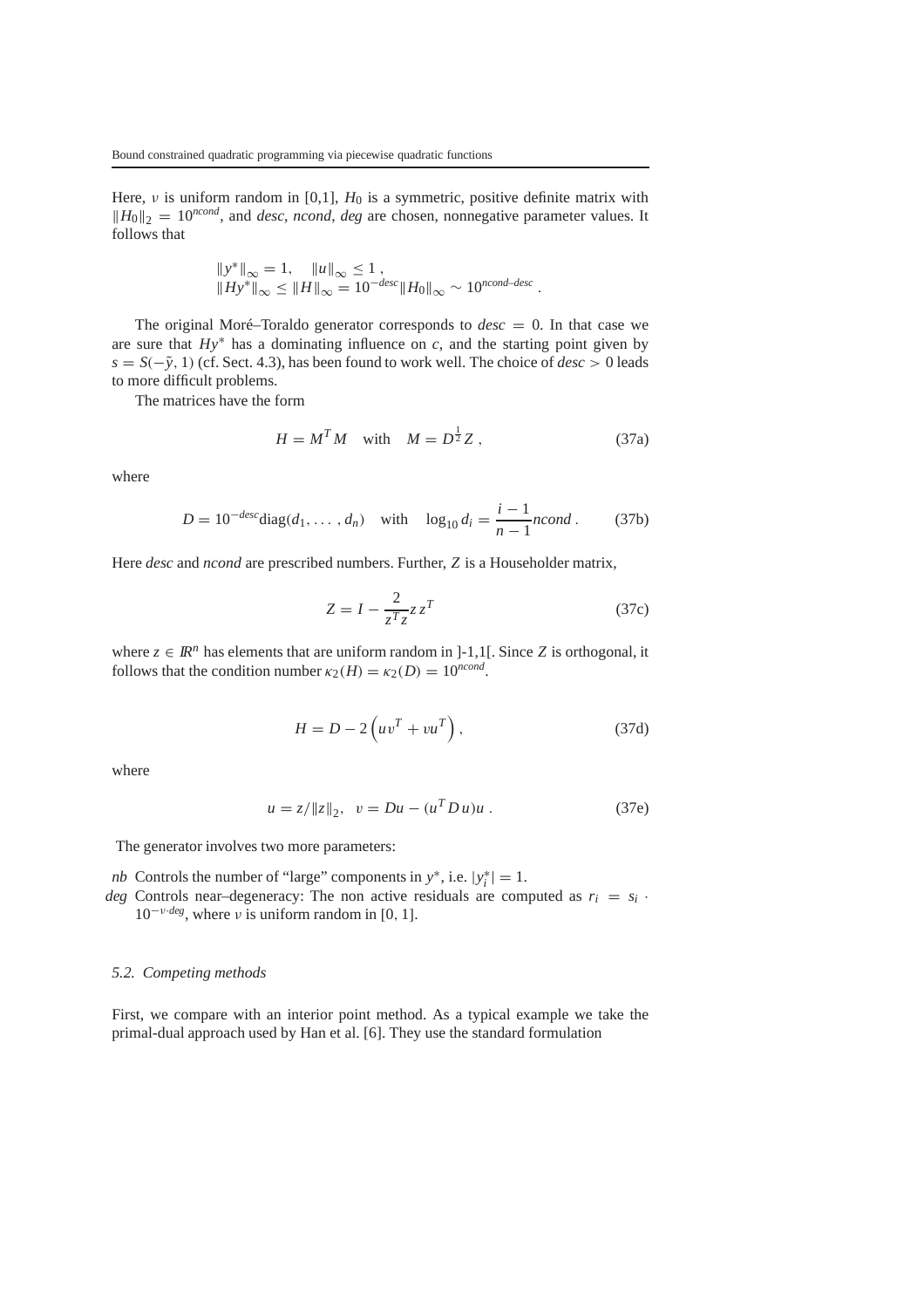$$
\min \left\{ f(x) \equiv \frac{1}{2} x^T H x + d^T x \right\}
$$
  
subject to  $0 \le x \le e$ . (38)

This is equivalent with our formulation (1) when we set

$$
d = -\frac{1}{2}(c + He) \tag{39a}
$$

and

$$
y = 2x - e, \quad q(y) = f(x) + \frac{1}{2}e^{T}(2c + He).
$$
 (39b)

The method of Han et al. is derived from the reformulation

$$
\min \left\{ f(x) \equiv \frac{1}{2} x^T H x + d^T x \right\}
$$
  
subject to  $x + z = e$  and  $x, z \ge 0$ , (40a)

and the dual

$$
\max \left\{ -e^T v - \frac{1}{2} x^T H x \right\}
$$
  
subject to  $v \ge 0$  and  $u \equiv Hx + d + v \ge 0$ . (40b)

The duality gap is

$$
\Delta \equiv x^T u + z^T v \ge 0. \tag{40c}
$$

The solution is found by minimizing the potential function

$$
\varphi(x, z, u, v) \equiv \rho \log(\Delta) - \sum_{i=1}^{n} \log(x_i u_i) - \sum_{i=1}^{n} \log(z_i v_i) , \qquad (41)
$$

where the scalar  $\rho \geq 2n + \sqrt{2n}$ .

Let  $(x, z, u, v)$  denote the current iterate, and let *X*, *Z*, *U*, *V* denote the diagonal matrices with  $(X)_{ii} = x_i$  etc. The next iterate is found as follows,

 $1°$  Find  $h_x$  as the solution to

$$
(DHD + UZ + VX)(D^{-1}h_x) = \frac{\Delta}{\rho}(DX^{-1} - DZ^{-1})e - D(u - v)
$$
(42)

with  $D = diag(\sqrt{x_i z_i})$ , and compute

$$
h_v = Z^{-1}(Vh_x + \frac{\Delta}{\rho}e) - v.
$$

2 $\degree$  Line search: Find  $\theta$ , the largest value for which

$$
x + \theta h_x \ge 0
$$
,  $z - \theta h_x \ge 0$ ,  $v + \theta h_v \ge 0$  and  $u + \theta (Hh_x + h_v) \ge 0$ .

3◦ Update:

$$
\theta = \beta \overline{\theta}
$$
  

$$
x := x + \theta h_x; \quad z := e - x; \ v := v + \theta h_v; \ u := Hx + d + v
$$
  

$$
\Delta := x^T u + z^T v
$$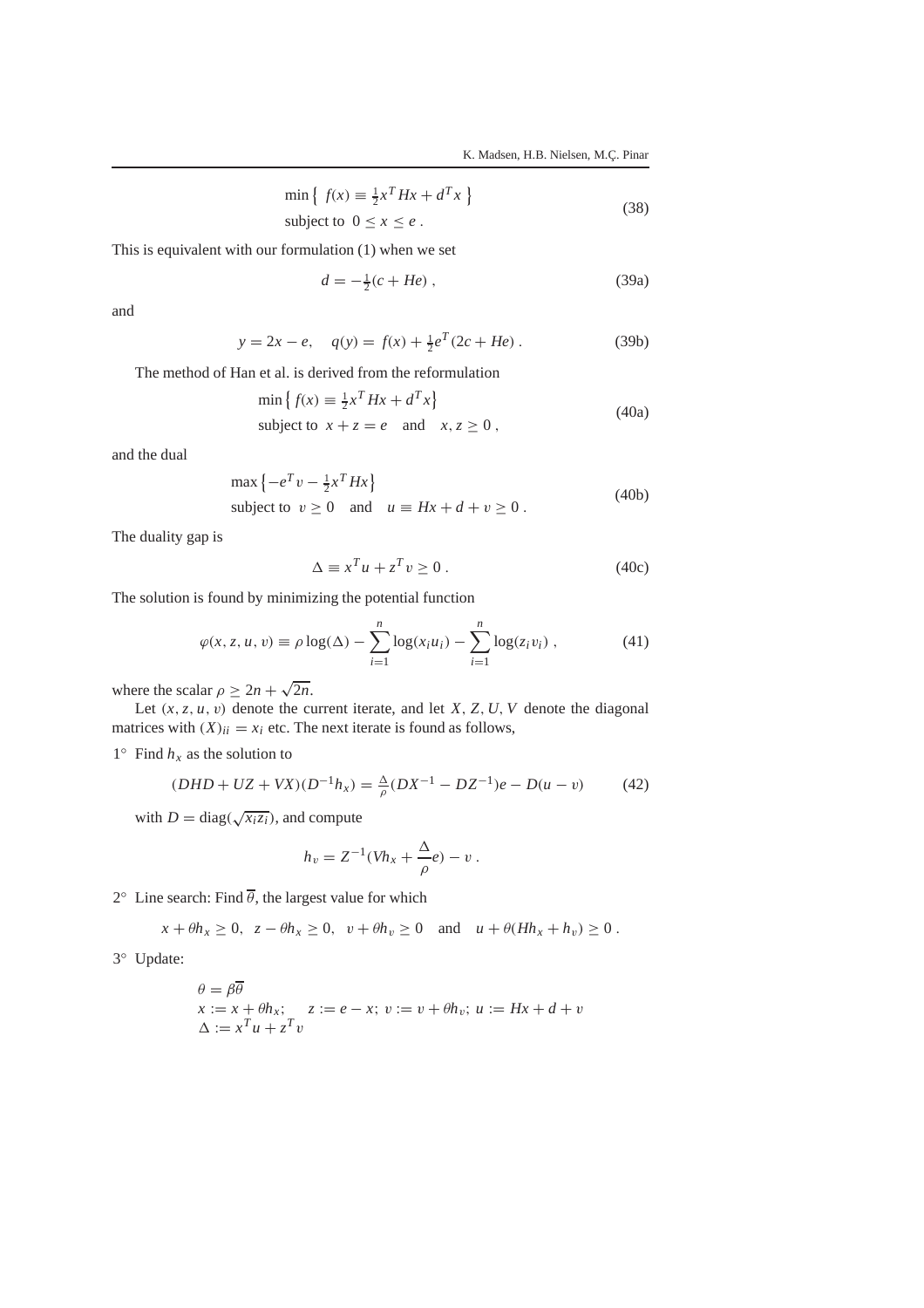The iteration is stopped when

$$
\Delta \le \min\{\epsilon_1, \epsilon_2(1+|f(x)|)\} \,. \tag{43a}
$$

The algorithm involves four iteration parameters:  $\rho$ ,  $\beta$ ,  $\epsilon_1$  and  $\epsilon_2$ . Han et al. [6] found that the choices  $\rho = n^{1.5}$ ,  $\beta = 0.99$  were close to optimal, and these are the values used in our comparisons. Further, they recommend to use the stopping parameters:  $\epsilon_1 = 10^{-5}$ ,  $\epsilon_2 = 10^{-8}$ . In an attempt to get more accurate results we use  $\epsilon_1 = 10^{-8}$ ,  $\epsilon_2 = 10^{-12}$ , but have found that often this results in an infinite loop: After a certain number of steps the computed value for  $\Delta$  is not decreased further. To cure this problem we supplement the stopping criterion (43a) with

$$
\text{if } \Delta_{new} \ge \Delta_{old} \text{ then } \text{STOP} \ . \tag{43b}
$$

We also compare with a Simplex type method, viz. the bqpd package of Fletcher [4]. This package has a broader range of applications. The option used in our comparisons addresses a generalized version of (1),

$$
\min_{y} \left\{ q(y) \equiv \frac{1}{2} y^T H y - c^T y \right\}
$$
\n
$$
\text{subject to } b_l \le y \le b_u \text{ and } \hat{b}_l \le Gy \le \hat{b}_u,
$$
\n
$$
(44)
$$

where *G* is an  $m \times n$  matrix, and  $\hat{b}_l$ ,  $\hat{b}_u$  are  $m$ -vectors. By choosing  $m = 0$  and  $b_l = -e$ ,  $b_u = e$  we see that (44) is identical with (1).

The method used is an active set strategy, and demands an initial, feasible point  $y_{(0)}$ . In the comparisons we use  $y_{(0)} = 0$ . Further, we use the parameter values

| tol | tolmin | tmin | nrep | $n$ p $\nu$ |
|-----|--------|------|------|-------------|
|     |        | 0.99 |      |             |

Finally, we compare with the algorithm of Li and Swetits [10]. They treat problem (1) with general box constraints,  $l \le y \le u$ . The method is based on minimizing the following convex quadratic spline

$$
\Phi(x) = \frac{1}{2}x^T Bx - \frac{1}{2} ||(\rho(x))_l^u||_2^2 - l^T (\rho(x))^l - u^T (\rho(x))_u , \qquad (45a)
$$

where

$$
B = I - \alpha H \quad \text{with} \quad 0 < \alpha < \|H\|_2^{-1} \,, \tag{45b}
$$

$$
\rho(x) = x - \alpha (Hx - c) \tag{45c}
$$

and  $(z)^{w}$  (or  $(z)_{w}$ ) is the vector whose *i*th component is max $\{z_i, w_i\}$  (or min $\{z_i, w_i\}$ ). The gradient of  $\Phi$  is the piecewise linear function

$$
\Phi'(x) = B(x - (\rho(x))_l^u),
$$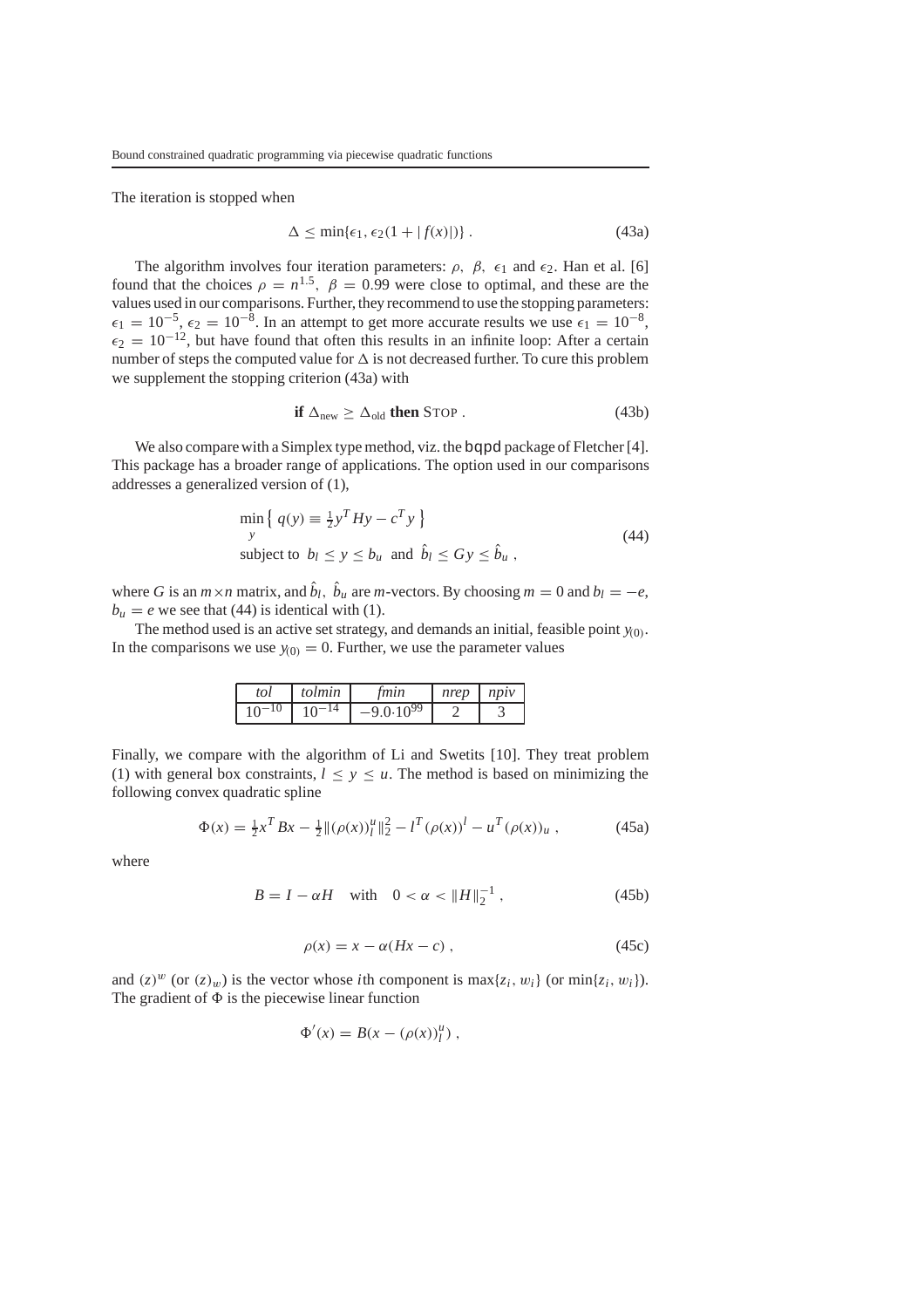and Li and Swetits use Newton's method with line search to find the minimizer *x*∗:  $\Phi'(x^*) = 0$ . The Newton direction *h* is found by solving

$$
(B - BDB)h = -\Phi'(x) , \qquad (46)
$$

where  $D = \text{diag}(d_1, \ldots, d_n)$  with  $d_i = 1$  if  $l_i \leq \rho_i(x) \leq u_i$ , otherwise  $d_i = 0$ . The iteration is started with  $x = \frac{1}{2}(l + u)$ .

It is interesting to note some similarities between our method and the method of Li and Swetits [10]:

- 1<sup>°</sup> We have to compute  $\gamma$  so that  $0 < \gamma < \min{\lambda_i(H)}$ , and Li and Swetits must find  $\alpha$  so that  $0 < \alpha < ||H||_2^{-1} = 1/\max{\{\lambda_j(H)\}}$ . They use  $\alpha = ||H||_{\infty}^{-1}$  with a cost of about  $n^2$  flops, i.e. about one quarter of the cost of computing  $\gamma$ , cf. Sect. 4.1.
- 2◦ Both methods operate with a dual active set: *D* in (46) is equivalent with *W* in (30). As described in Sect. 4.4 we use an efficient updating of the factorization. Li and Swetits [10] use Cholesky factorization of *B*−*BDB* in each step of the iteration. The possibility of updating the factorization is mentioned in [11], dealing with general linear constraints. There is no specific indication of how it should be done, however.

#### *5.3. Computational results*

We implemented the new algorithm and the algorithm of Han *et al.* in Fortran77 with extensive use of BLAS, [3]. We used Fletcher's own Fortran77 implementation of bqpd except that we changed it to double precision. Also for the method of Li and Swetits [10] we used their own implementation, simpbd.

The tests we performed on an HP9000/800–K460, and timings were done with the -O option of the f77 compiler. The machine accuracy is  $\varepsilon_M = 2^{-52} \approx 2.22 \cdot 10^{-16}$ .

Below we give results for varying values of the parameters of the problem generator described in Sect. 5.1. In e.g. [6] such results are presented in the form of tables, where each entry is the average over 10 problems with fixed value of the parameters, with a few, selected values of the parameter under discussion (e.g. the size of the problem with  $n = 100, 200, \ldots, 500$ . Instead, we have chosen to show a "more continuous" variation  $(n = 100, 110, \ldots, 500)$  with one instance of each. This presentation illustrates both the influence of the parameter and the stochasticity in the problem generation.

As regards accuracy of the computed results, we introduce

$$
q_{err} = \frac{|q(y) - q(y^*)|}{|q(y^*)|} \quad \text{and} \quad y_{err} = ||y - y^*||_{\infty}, \tag{47}
$$

where *y*<sup>∗</sup> is the solution generated as described in Sect. 5.1 and *y* is the computed solution. Since  $||y^*||_{\infty} = 1$ , both  $q_{err}$  and  $y_{err}$  are relative errors.

In Figures  $3-7(a)$  we use the symbols

- o Results from pqf: the new method based on minimizing a piecewise quadratic function, and described in Sect. 4.
- x Results fromhpy: the interior point method of Han et al. [6] as described in Sect. 5.2.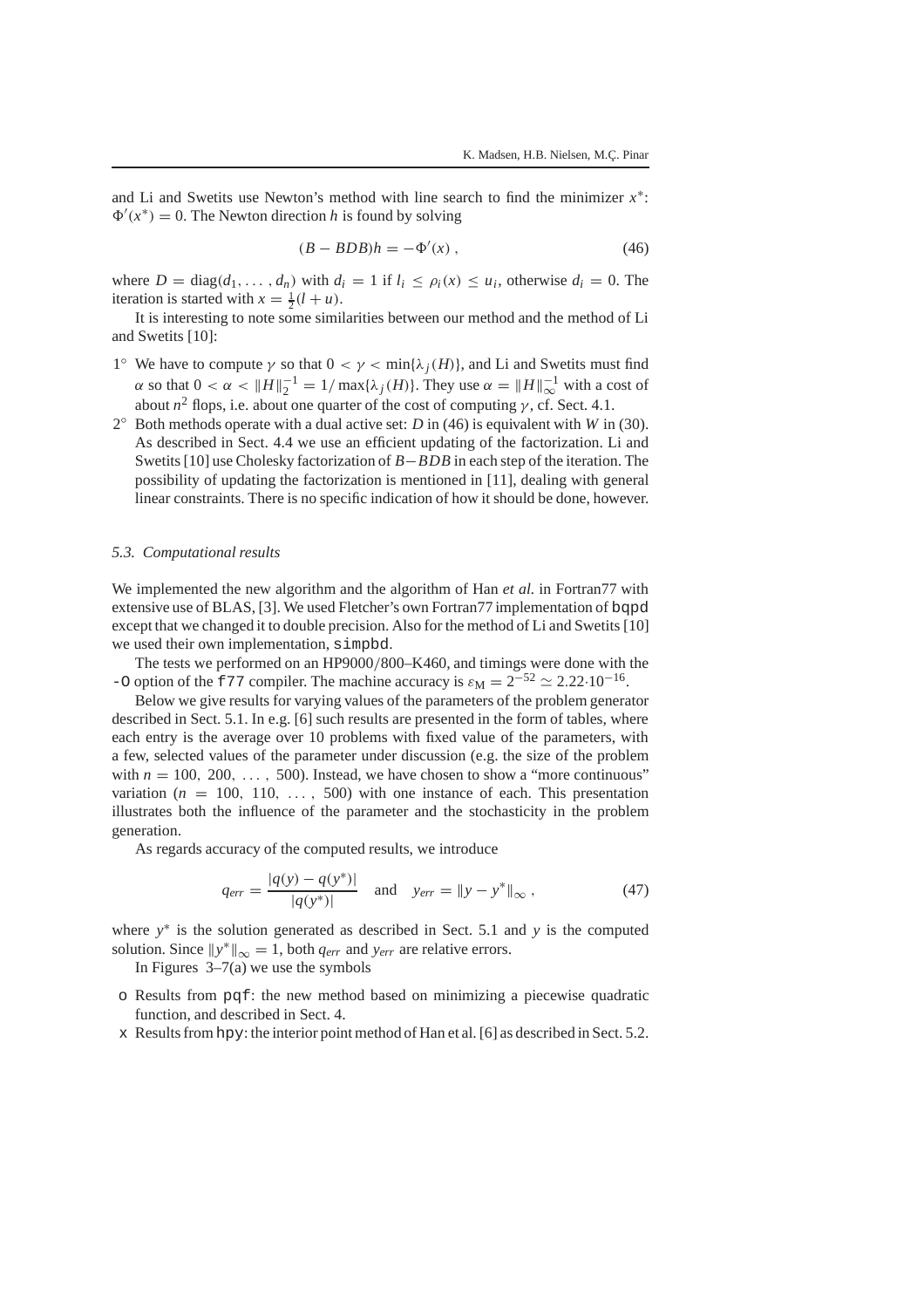- + Results frombqpd: the Simplex type method of Fletcher [4] as described in Sect. 5.2. Here "iterations" is  $\frac{1}{40}$ (the number of Simplex bases). (The scaling factor 40 was chosen to get nice figures).
- \* Results from lisw: the Newton method of Li and Swetits [10] as described in Sect. 5.2.

First, we show the influence of the size of the problem. Note, that for pqf, hpy and lisw the number of iterations is almost constant, while in bqpd the number of Simplex steps seems to grow linearly with *n*. In none of the cases a refactorization was needed during the iterations in pqf.



**Fig. 3.** Varying size. (*ncond*, *deg*, *nb*, *desc*) = (3, 1, 50%, 0)

In all the cases reported in Fig. 3 we found that pqf, bqpd and lisw all gave  $q_{err} \simeq$ 10<sup>−16</sup> and  $y_{err}$   $\approx$  10<sup>−15</sup>, i.e. full precision. With hpy we found  $q_{err}$   $\approx$  10<sup>−10</sup> and  $y_{err}$ in the range  $[10^{-7}, 10^{-3}]$ . Interior point methods for LP problems use "extrapolation" to the boundary, see e.g. [1, Section 7]. Similarly, from the results of the interior point method it should be possible to identify the primal active set and find a more accurate solution. Han et al. [6] do not consider this kind of "extrapolation", however.

Next, in Fig. 4(a) we consider the influence of the condition number  $\kappa_2(H)$ . Here, the number of iterations grows slightly with *ncond* for pqf, hpy and lisw, but is constant for bqpd. At most one refactorization was used by pqf, and it is seen that the increasing number of iterations is not reflected in the computing time. Each iteration in the dual algorithm is an  $O(n^2)$  process, wheras each iteration with hpy and lisw is an  $O(n^3)$  process, cf. (42) and (46).

In Fig.  $4(b)$  we show the accuracy obtained. pqf, bqpd and lisw all determine the minimum value of *q* with a relative error which is small multiple of the machine accuracy, and the error in the computed *y* grows proportional with  $\kappa_2(H)$ , which is to be expected. The results from lisw could probably be improved by one final step of iterative refinement. The results from hpy are orders of magnitude worse.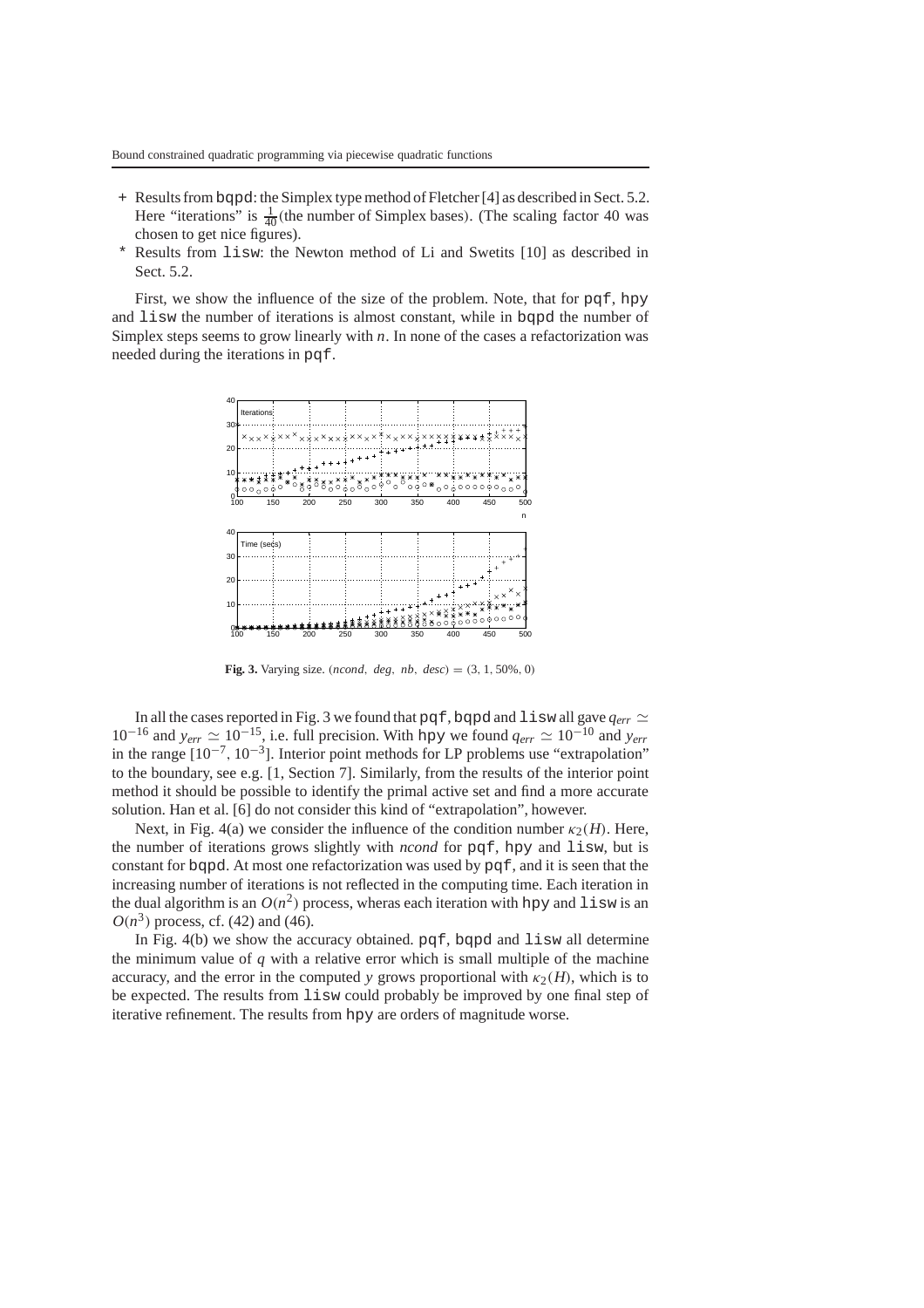

**Fig. 4.**

In Fig. 5 we give results for the influence of the parameter *deg*, i.e. how well active are distinguished from non active equations. Both hpy and bqpd show very little sensitivity, whereas the the number of pqf– and lisw–iterations grows slightly with *deg*. In none of the cases a refactorization was needed in pqf, and the accuracy is as described in connection with Fig. 3.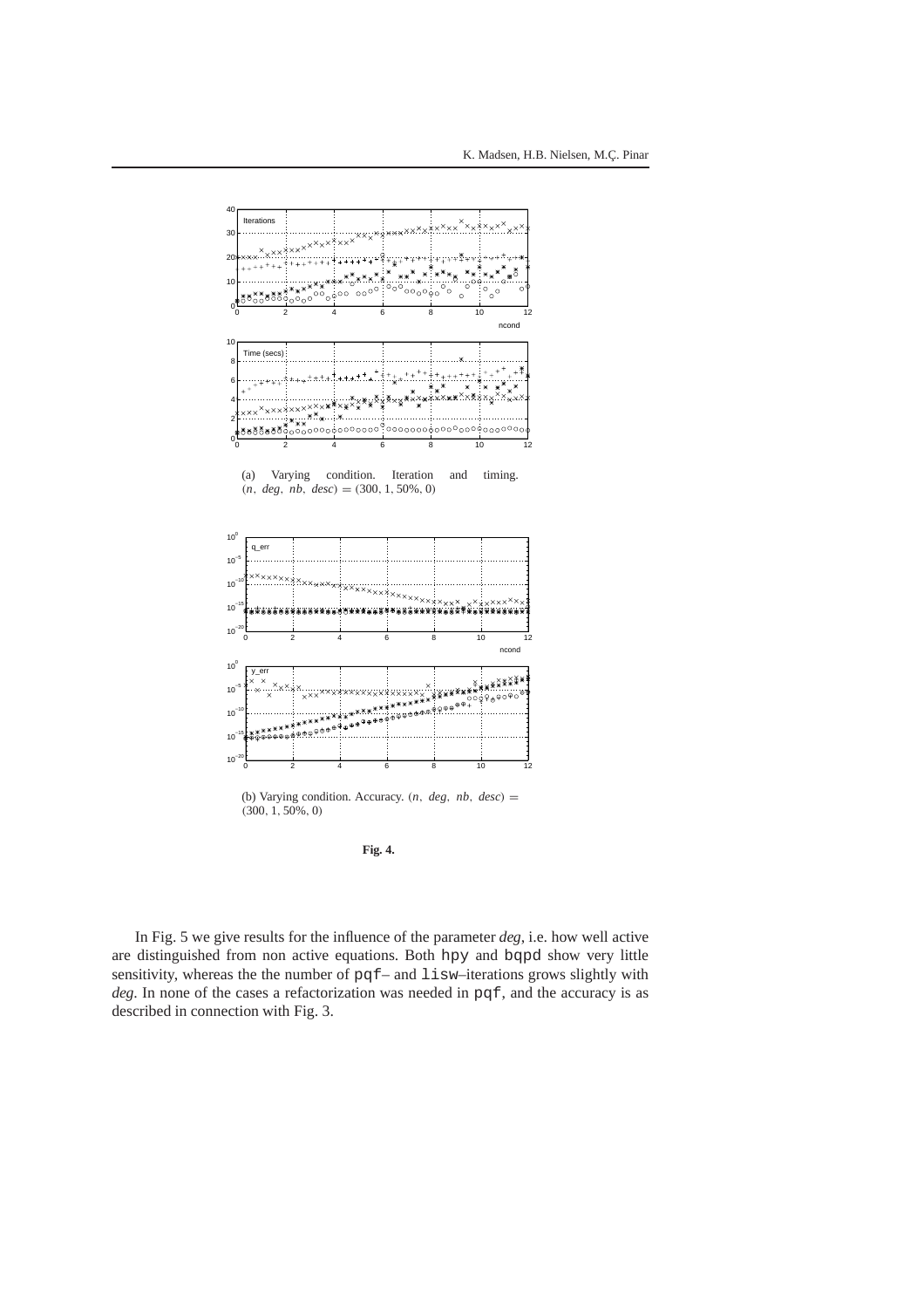

**Fig. 5.** Varying "near-degeneracy". (*n*, *cond*, *nb*, *desc*) = (300, 3, 50%, 0)



**Fig. 6.** Varying number of active constraints.  $(n, cond, deg, desc) = (300, 3, 6, 0)$ 

Fig. 6 shows the effect of the parameter *nb,* i.e. the number of active constraints. The number of iterations seems to be independent of *nb* for hpy, but grows slightly with this parameter for pqf and bqpd, although it does not reflect in the timings. In 8 (3) of the 41 cases shown one (two) refactorizations were used in pqf. For lisw the number of iterations is almost constant, but the computing time increases significantly when *nb* decreases, i.e. when the number of nonzero diagonal elements in *D*, (46), increases.

Finally, Fig.  $7(a,b)$  shows the influence of the descaling factor. Here, bqpd needs an almost constant number of iterations, and its timings show a marked decrease as *desc* grows. The interior point method hpy also performs faster for increasing *desc,* while pqf needs considerably more iterations (and up to three refactorizations). This reflects in the computing times, which are up to 0.7 times the hpy-time. Refering to the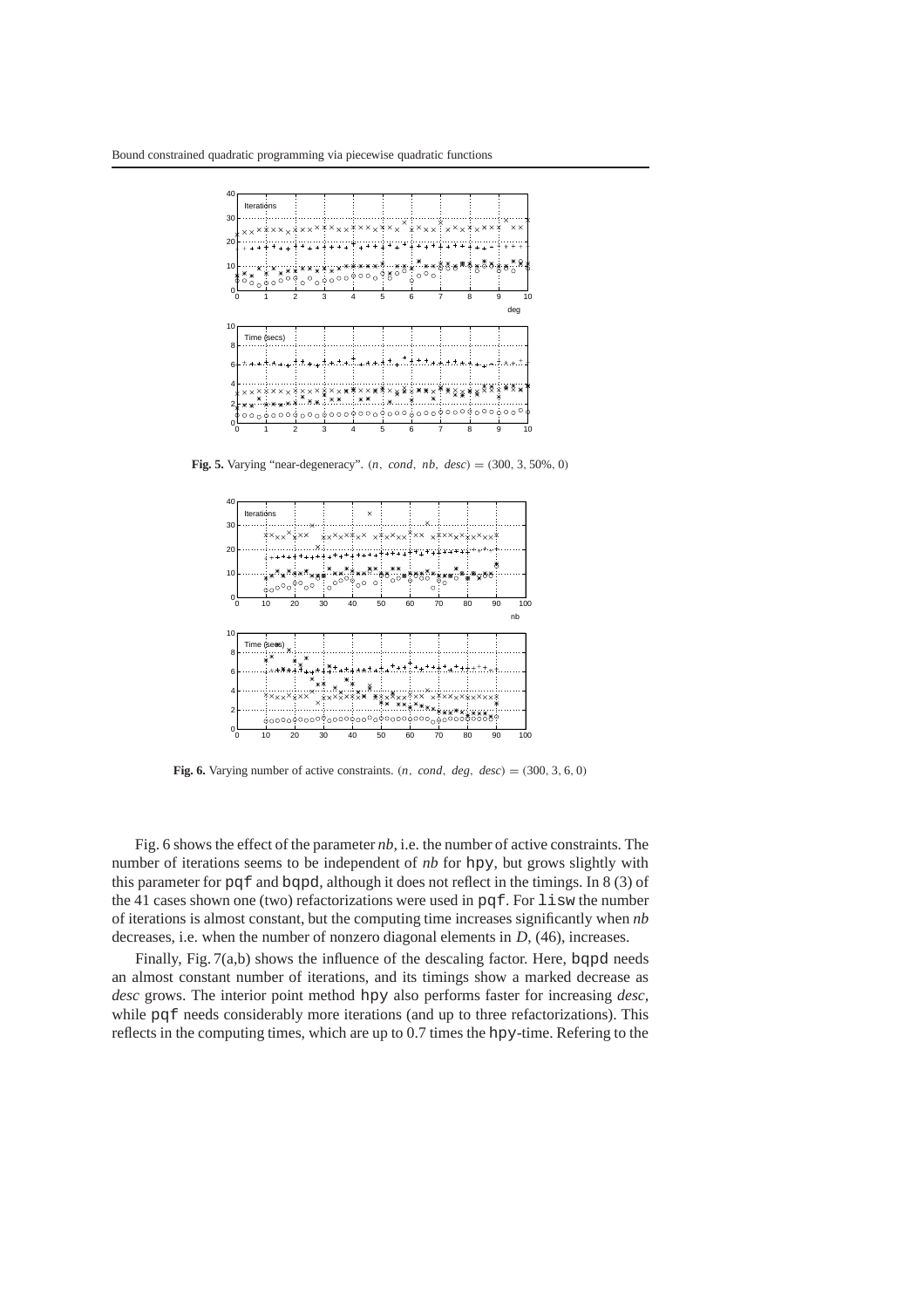discussion in Sect. 4.3 we see that lisw performs well both when  $||H||_{\infty}$  and  $||c||_{\infty}$ are of the same order of magnitude (*desc*  $\leq$  2) and when  $\|H\|_{\infty} \ll \|c\|_{\infty} (desc \geq 5)$ . In the range  $2 < desc < 5$  the number of iterations and the computing time increases significantly.



(a) Varying descaling. Iterations and timing.  $(n, cond, deg, nb) = (300, 1, 0, 50\%)$ 



**Fig. 7.**

As regards accuracy, Fig. 7(b) shows that it is doubtful whether the solution can be obtained by "extrapolation" from the results of hpy: For  $desc \ge 9$  we find  $0.967 \le$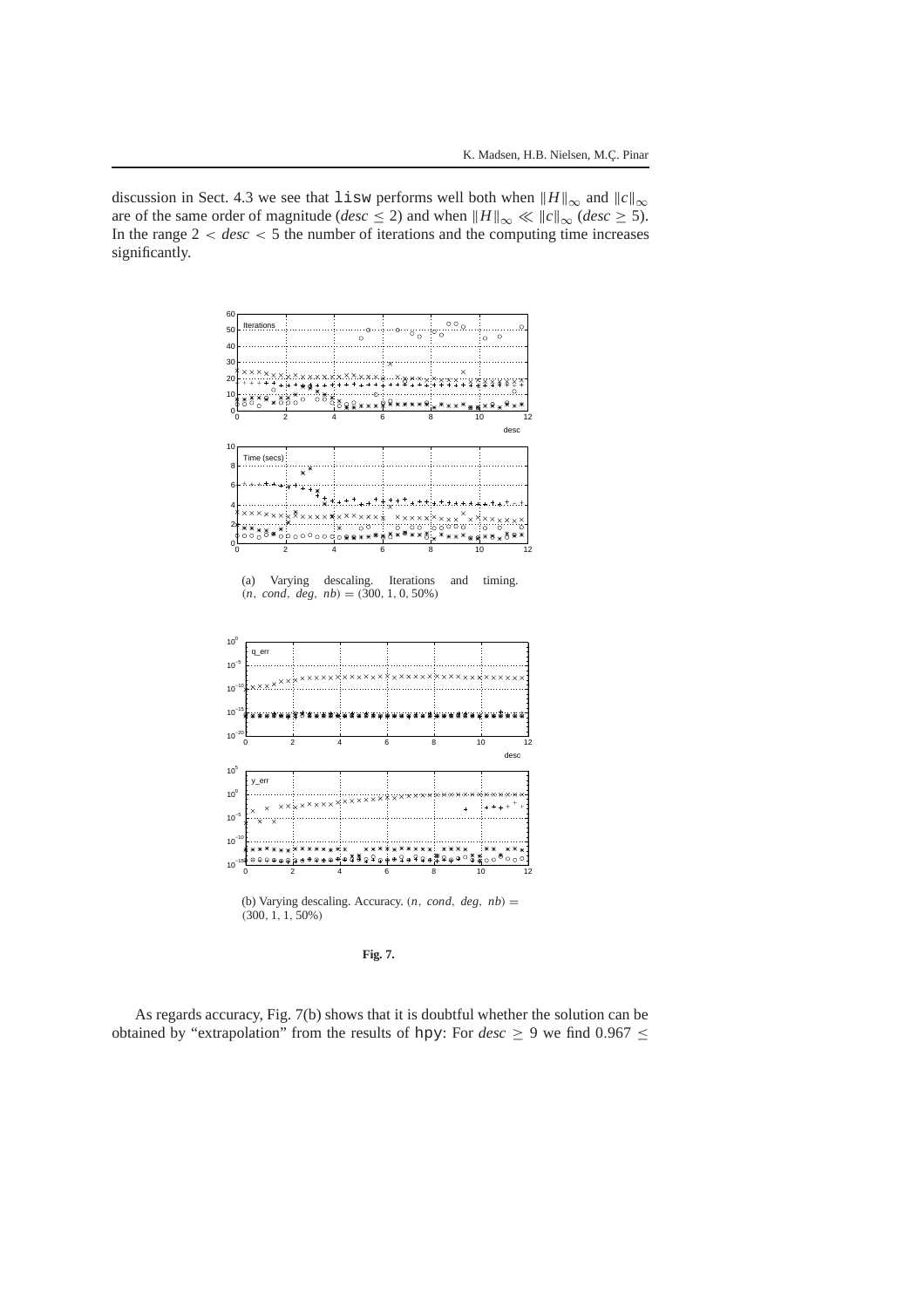$y_{err} \leq 1$ . Also bqpd has trouble finding *y* with full accuracy, while the extra effort pays off with pqf, and lisw supplemented with a step of iterative refinement would also give the solution to full accuracy.

## **6. Conclusion**

We have described a new method for solving quadratic programming problems with unit constraints. Careful attention to computational details has led to an efficient and accurate algorithm that compares favourably with both interior point and Simplex type methods.

The method is easily modified to non unit box constraints, and we are currently working on a sparse implementation of the algorithm (together with Wolfgang Hartmann from SAS). The results of the sparse code will be reported elsewhere. Future projects include modification of the algorithm to general linear constraints.

*Acknowledgements.* The authors are grateful to Professor Roger Fletcher and Professors Wu Li and John Swetits for making their programs available.

#### **References**

- 1. Andersen, E.D., Gondzio, J., Mészáros, C., Xu, X. (1996): Implementation of interior point methods for large scale linear programming. In: Terlaky, T., Ed., Interior point methods in mathematical programming, pp. 189–252, Kluwer Academic Publishers, Dordrecht
- 2. T. Coleman, Hulbert, L. (1993): A globally and superlinearly convergent algorithm for quadratic programming with simple bounds. SIAM J. Optim. **3**, 298–321
- 3. Dongarra, J., Moler, C.B., Bunch, J.R., Stewart, G.W. (1988): An extended set of fortran basic linear algebra subprogram. ACM Trans. Math. Software **14**, 1–17
- 4. Fletcher, R. (1993): Resolving degeneracy in quadratic programming. Ann. Oper. Res. **47**, 307–334
- 5. Higham, N.J. (1987): A survey of condition number estimation for triangular matrices. SIAM Rev. **29**, 575–596
- 6. Han, C-G., Pardalos, P., Ye, Y. (1990): Computational aspects of an interior point algorithm for quadratic programming problems with box constraints. In: Coleman, T., Li, Y., Eds., Large scale numerical optimization, pp. 92–112, SIAM, Philadelphia
- 7. Huber, P. (1981): Robust Statistics. Wiley, New York
- 8. Li, W. (1995): Linearly convergent descent methods for unconstrained minimization of convex quadratic splines. J. Optim. Theory Appl. **86**, 145–172
- 9. Li, W. (1996): A conjugate gradient method for unconstrained minimization of strictly convex quadratic splines. Math. Prog. **72**, 17–32
- 10. Li, W., Swetits, J. (1993): A Newton method for convex regression, data smoothing, and quadratic programming with bounded constraints. SIAM J. Optim. **3**, 466–468
- 11. Li, W., Swetits, J. (1997): A new algorithm for solving strictly convex quadratic programs. SIAM J. Optim. **7**, 595–619
- 12. Madsen, K., Nielsen, H.B. (1990): Finite algorithms for robust linear regression. BIT **30**, 682–699
- 13. Madsen, K., Nielsen, H.B. (1993): A finite smoothing algorithm for linear  $\ell_1$  estimation. SIAM J. Optim. **3**, 223–235
- 14. Madsen, K., Nielsen, H.B., Pınar, M.Ç. (1995): A new finite continuation algorithm for bound constrained quadratic programming. To appear in SIAM J. Optim.
- 15. Madsen, K., Nielsen, H.B., Pınar, M.Ç. (1996): A new finite continuation algorithm for linear programming. SIAM J. Optim. **6**, 600–616
- 16. Moré, J., Toraldo, G. (1989): Algorithms for bound constrained quadratic programming problems. Numer. Math. **55**, 377–400